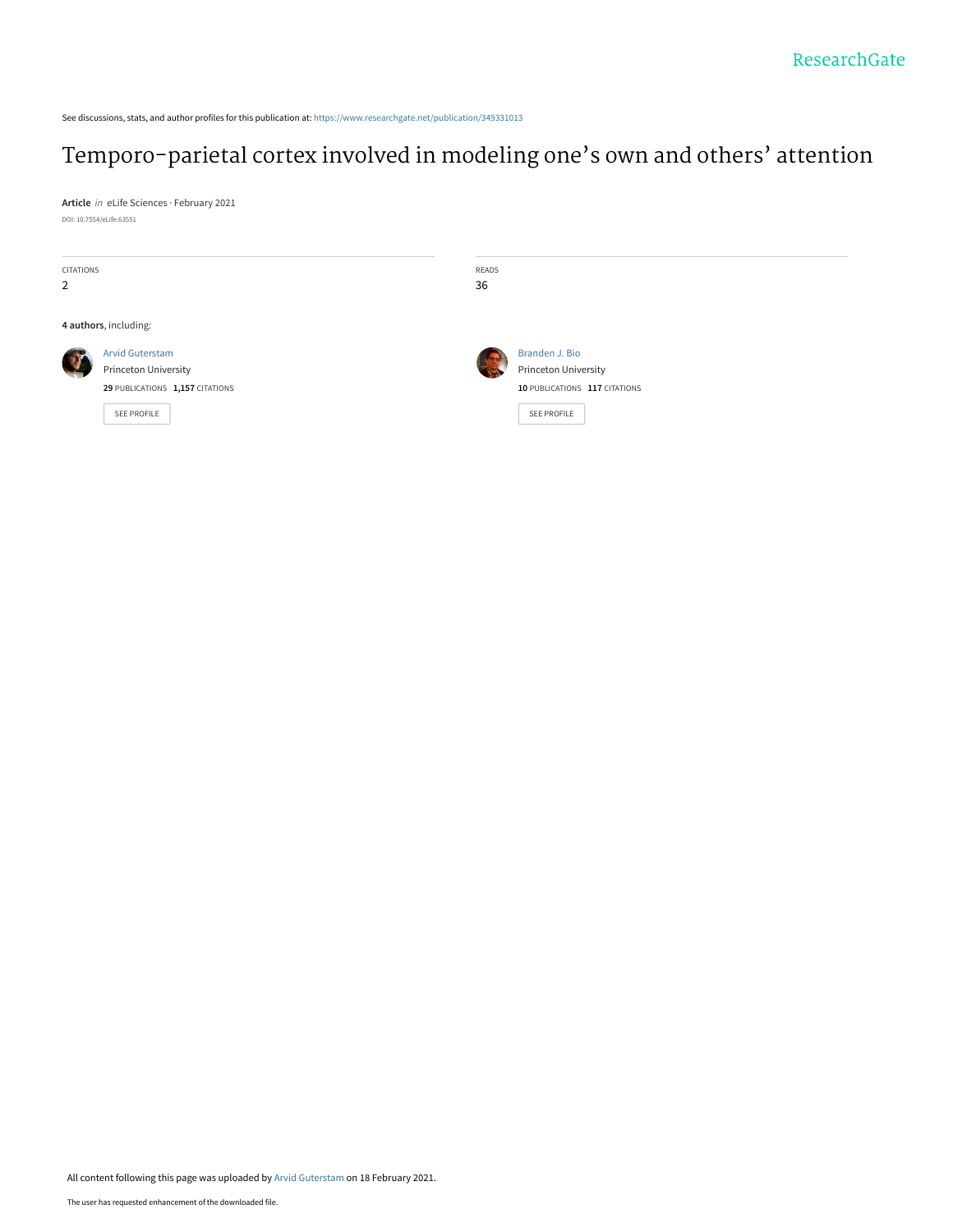

# Temporo-parietal cortex involved in modeling one's own and others' attention

Arvid Guterstam $^{1,2\star}$ , Branden J Bio $^1$ , Andrew I Wilterson $^1$ , Michael Graziano $^1$ 

<sup>1</sup>Department of Psychology, Princeton University, Department of Psychology, Princeton, United States; <sup>2</sup>Department of Clinical Neuroscience, Karolinska Institutet, Stockholm, Sweden

**Abstract** In a traditional view, in social cognition, attention is equated with gaze and people track other people's attention by tracking their gaze. Here, we used fMRI to test whether the brain represents attention in a richer manner. People read stories describing an agent (either oneself or someone else) directing attention to an object in one of two ways: either internally directed (endogenous) or externally induced (exogenous). We used multivoxel pattern analysis to examine how brain areas within the theory-of-mind network encoded attention type and agent type. Brain activity patterns in the left temporo-parietal junction (TPJ) showed significant decoding of information about endogenous versus exogenous attention. The left TPJ, left superior temporal sulcus (STS), precuneus, and medial prefrontal cortex (MPFC) significantly decoded agent type (self versus other). These findings show that the brain constructs a rich model of one's own and others' attentional state, possibly aiding theory of mind.

## Introduction

Reconstructing someone else's attentional state is of central importance in theory of mind (Baron-Cohen, 1997; Calder et al., 2002; Graziano, 2013). By identifying the object of someone else's attention, and having some intuitive understanding of the complex dynamics and consequences of attention, one can reconstruct at least some of the other person's likely thoughts, intentions, and emotions, and make predictions about that person's behavior. Almost all work on how people reconstruct the attention of others has focused on gaze direction. For example, the human eye has a high contrast between pupil and sclera, possibly an adaptation for better gaze tracking (Kobayashi and Kohshima, 1997). The superior temporal sulcus in monkeys and humans may contain specialized neural circuitry for processing gaze direction (Hoffman and Haxby, 2000; Marquardt et al., 2017; Perrett et al., 1985; Puce et al., 1998; Wicker et al., 1998). Seeing a face gaze at an object automatically draws one's own attention to the object (Friesen and Kingstone, 1998; Frischen et al., 2007). These and other findings show the importance of reconstructing gaze direction in social cognition.

To be adaptive in aiding theory of mind, however, a model of attention should be far more than a vector indicating gaze direction. We previously suggested that the human brain constructs a rich, dynamic, and predictive model of other people's attention (Graziano, 2019; Graziano, 2013; Graziano and Kastner, 2011). The model should contain information about different types of attention, about the rapidity or sluggishness with which attention tends to move from item to item, about how external factors such as salience and clutter are likely to affect a person's attention, and about how attention profoundly affects thought, memory, and behavior. In the proposal, that deeper model is constrained by incoming information, including gaze direction. However, other cues can also constrain the model. People rely on the other person's body posture, on cues in the surrounding environment, on speech, and on social context. For example, blind people must be able to build models of other people's attention without seeing the other person's eyes. Likewise, during a phone

\*For correspondence: arvidg@princeton.edu

Competing interests: The authors declare that no competing interests exist.

Funding: See page 15

Received: 28 September 2020 Accepted: 04 February 2021 Published: 15 February 2021

Reviewing editor: Marius V Peelen, Radboud University, **Netherlands** 

Copyright Guterstam et al. This article is distributed under the terms of the Creative

Commons Attribution License, which permits unrestricted use and redistribution provided that the original author and source are credited.

 $cc$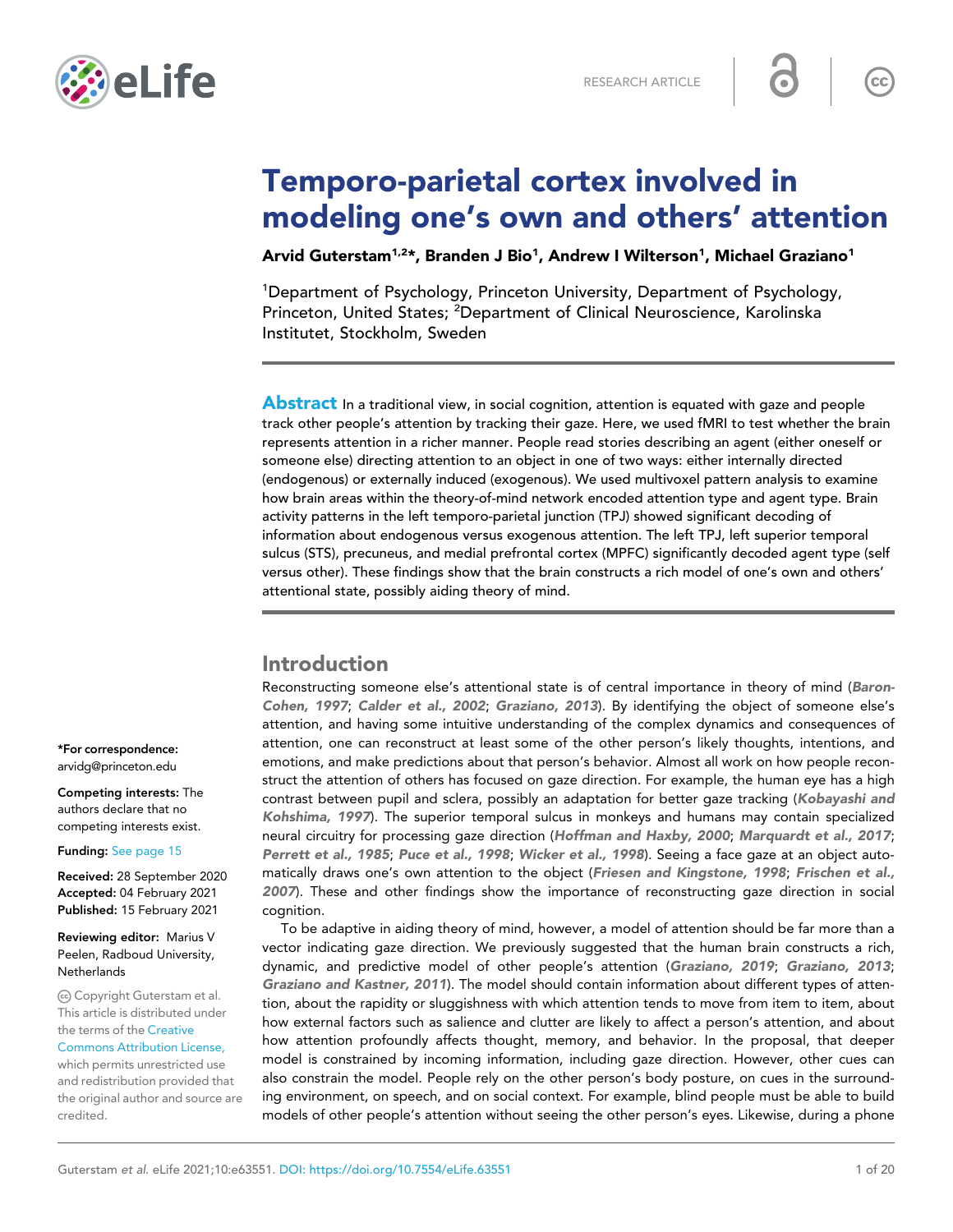conversation, we cannot see the other person and yet we intuitively understand whether that person is attending to what we have said or is distracted by her own words or by a salient event on her end of the line.

Several recent experiments provide evidence for an automatically constructed model of the attention of others that may go beyond merely registering gaze direction (Guterstam et al., 2019; Guterstam and Graziano, 2020a; Kelly et al., 2014; Pesquita et al., 2016; Randall and Guterstam, 2020; Vernet et al., 2019). For example, Pesquita et al., 2016 found that when participants watch an actor in a video attending to an object, the participants implicitly distinguish between whether the actor's attention was drawn to the object exogenously (bottom-up or stimulus-driven attention), or whether the actor endogenously shifted attention to the object (top-down or internally driven attention). Exogenous and endogenous attention are the two principal ways in which selective attention moves between objects. They are emphasized in distinct cortical networks (the ventral and dorsal attention networks), and they influence the behavior of agents in profoundly different manners (Corbetta et al., 2008; Corbetta and Shulman, 2002; Posner, 1980; Shulman et al., 2010). The ability to distinguish between someone else's exogenous and endogenous attention is therefore one example of how people may construct a rich, dynamic, and useful model of other people's attention beyond merely encoding gaze direction or identifying the object of attention.

Inspired by the vignette-style tasks widely used in studies on theory of mind (Fletcher et al., 1995; Gallagher et al., 2000; Happé, 1994; Saxe and Kanwisher, 2003; Vogeley et al., 2001), in the present study, we used functional magnetic resonance imaging (fMRI) and multi-voxel pattern analysis (MVPA) to study brain activity in participants while they read brief stories about people's attention (Figure 1). Some of the stories implied that attention was being attracted exogenously ('Kevin walks into his closet and notices the bright red tie...') and some stories implied that attention was being directed endogenously ('Kevin walks into his closet and looks for the bright red tie...'). We also included analogous stories written in the first person, casting the subject of the experiment as the agent ('You walk into your closet and notice the bright red tie...'). The study therefore used a



Figure 1. Methods. (A) Schematic timeline of the fMRI design. In each trial, subjects were presented with a short story for 10 s, describing a scene in which an agent attended to an object in the environment. A probe statement was then shown for 4 s, relating to either the story's spatial context or object property, to which the subjects responded either true or false by button press. (B) The agent in the story was either the subject him-/herself (self) or another person (other), and directed attention to the object endogenously (internally driven attention) or exogenously (stimulus-driven attention), yielding a  $2 \times 2$  factorial design of attention type  $\times$  agent. We created 80 unique stories in four different versions, one for each condition. We made minimal changes to the wordings to keep the story versions as semantically similar as possible. Green highlighting indicates wording specifying agent, yellow highlighting indicates wording specifying attention type (colors not part of actual visual stimuli). For each story, each subject saw only one of the four versions (balanced across subjects). We also included a nonsocial control condition (20 unique stories based on a subset of the 80 social stories) in which the agent was replaced by a non-human object.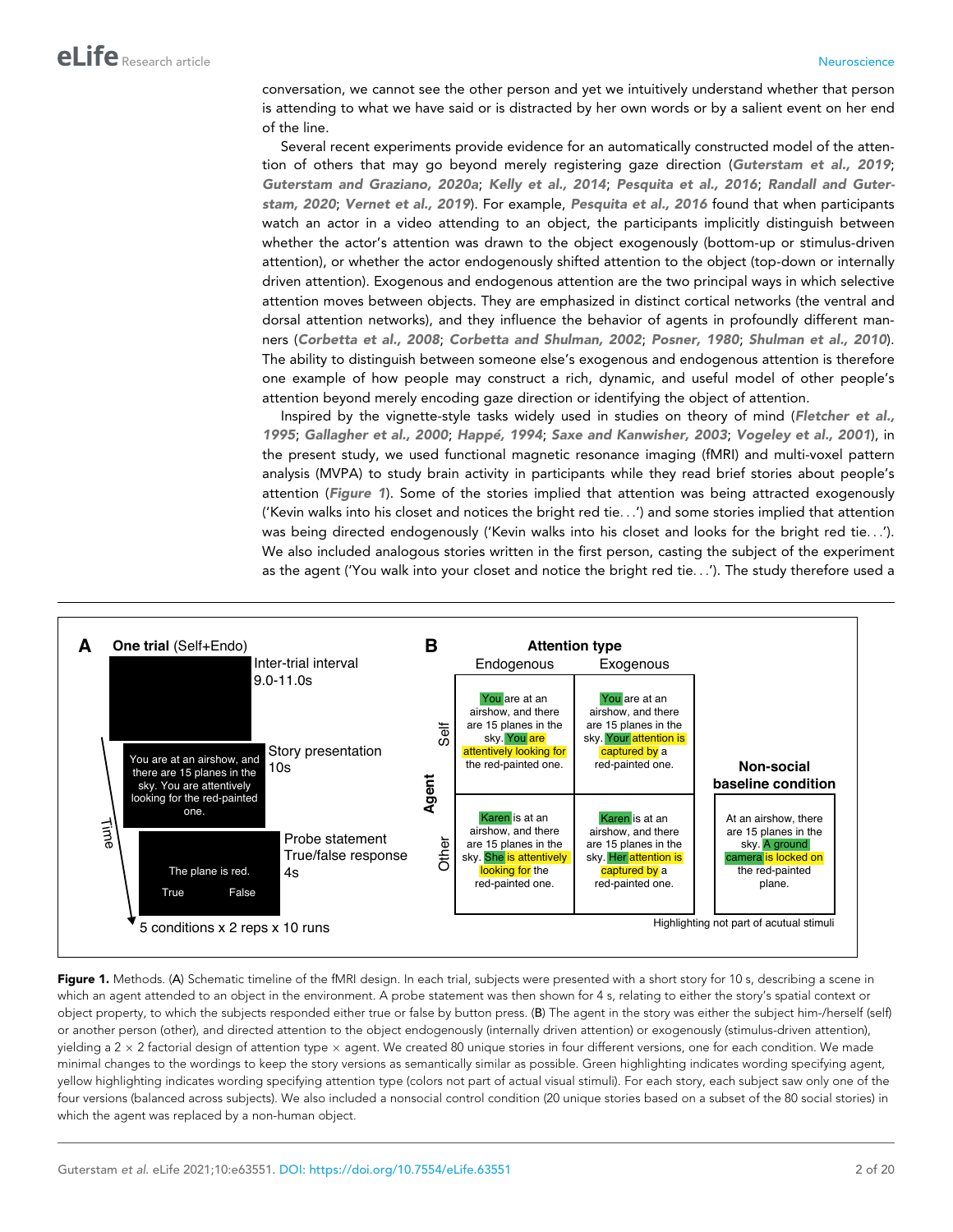$2 \times 2$  design (exogenous versus endogenous attention X self agent versus other agent). Finally, we included a fifth, control condition, consisting of nonsocial stories in which the agent was replaced by an inanimate object, that, like attention, has a source and a target, such as a camera or a light source ('In a closet, a light shines on a red tie...').

We made four predictions. Our first, central prediction was inspired by the Pesquita et al., 2016 study described above. We hypothesized that participants would encode the type of attention in the story (exogenous versus endogenous), and that this encoding would be evident in some subset of the areas classically involved in theory of mind. Previous experiments on theory of mind typically recruited a network of cortical areas including the temporoparietal junction (TPJ), the superior temporal sulcus (STS), the medial prefrontal cortex (MPFC), and the precuneus (Gallagher et al., 2000; Saxe and Kanwisher, 2003; van Veluw and Chance, 2014; Vogeley et al., 2001). This first prediction, that the social cognition network will encode the exogenous-versus-endogenous distinction, represents the main, novel contribution of this study. Previous studies have used MVPA to decode various aspects of other people's mental states from activity in social brain areas, such as their beliefs (Koster-Hale et al., 2017), intentions (Koster-Hale et al., 2013), and perceptual source (Koster-Hale et al., 2014). To the best of our knowledge, this investigation is the first to test whether activity in social brain areas can decode other people's attentional states.

Our second prediction was that participants would encode information about the agent in the story (self versus other), and that this encoding would again be evident in some subset of the areas classically involved in theory of mind. Self-versus-other encoding has been examined in previous studies, and found to be reflected in the theory-of-mind network (e.g. Northoff et al., 2006; Ochsner et al., 2004; Passingham et al., 2010; Qin and Northoff, 2011; van Veluw and Chance, 2014). This second prediction represents a test of whether our present paradigm, using subtle wording differences between similar sentences, can produce results consistent with previous findings.

Third, we predicted that participants would encode information associated with the interaction between the two factors. We predicted that at least some subset of the areas in the theory-of-mind network may encode the type of attention (exogenous versus endogenous) to a different extent in self-related stories as compared to other-related stories.

Fourth and finally, we tested for brain regions that encoded the distinction between social stories (with human agents) and nonsocial stories (with only non-agent objects). We predicted that this social-versus-nonsocial encoding would again be evident in the same network of brain regions noted above, that are known to be involved in theory of mind. This final analysis served as a control to check on the validity of the story stimuli and confirm that they engaged social cognition as expected.

## **Results**

### Behavioral results

Participants answered a simple true-or-false probe question after each story (e.g. 'Emma is on a bus'), to ensure alertness throughout the experiment. Although the MRI results depended on the time interval during the reading of the story and not during the reading or answering of the probe question, the behavioral response to the probe question may give some indication of whether the story conditions were well balanced. If one type of story was more difficult to process, or caused the subjects to think more deeply about the character in the story, that difference may be reflected in a different accuracy or latency in responding to the subsequent probe question. However, no significant differences were observed in accuracy ( $F_{3,93}=0.15$ , p=0.930, ANOVA) or latency ( $F_{3,93}=1.66$ , p=0.181, ANOVA) among the four social story conditions (Table 1).

When participants responded to the probe questions after non-social, control stories, versus when they responded to the probe questions after social stories, no significant difference in accuracy was found ( $t_{31} = -1.83$ , p=0.077), although as expected, a slightly longer latency was observed after non-social stories than after social stories ( $t_{31}$  = 9.18, p<0.001; see Table 1). The reason for the latency difference is almost certainly because the probe statements in the non-social condition were on average two words longer than those in the social conditions (eight words versus six words), because the character in the probe statements ("You ..." or "Emma ...") was replaced by an object that required more words to describe (e.g. "The surveillance camera ..."). One might therefore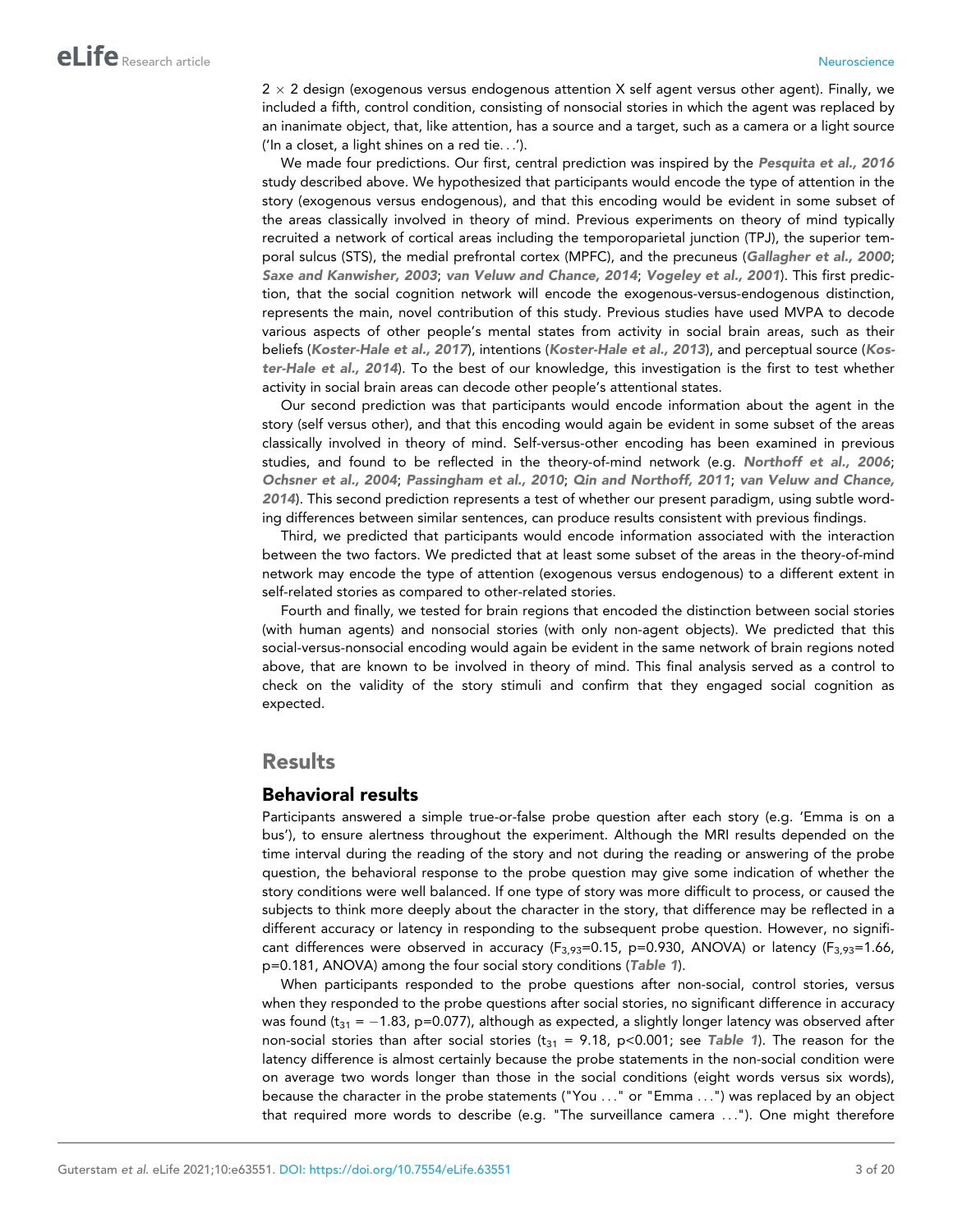#### Table 1. Behavioral results.

Mean accuracy and latency for the probe question that was presented after each story, for each of the five experimental conditions. The mean accuracy and latency across all social story conditions are also reported.

|              | Story type | Self-endo | Self-exo | Other-endo | Other-exo | Non-social | Social (all) |
|--------------|------------|-----------|----------|------------|-----------|------------|--------------|
| Accuracy (%) | Mean       | 94.2      | 93.4     | 93.1       | 93.4      | 90.0       | 93.6         |
|              | <b>SEM</b> | 1.9       | 1.8      | 1.6        | 1.9       | 2.2        | 1.4          |
| Latency (ms) | Mean       | 1613      | 1601     | 1667       | 1653      | 1957       | 1634         |
|              | <b>SEM</b> | 54        | 56       | 46         | 56        | 63         | 49           |
|              |            |           |          |            |           |            |              |

expect that it took participants a little longer to read the non-social probe statements compared to the social ones. We suggest that this subtle difference in latency during the post-story question period is unlikely to have affected the comparison of MRI activity between social and non-social conditions, since the relevant MRI activity was evoked by the time period during the reading of the story, not during the reading and answering of the questions.

## Prediction 1

We hypothesized that participants would encode the attentional state of the agents in the stories in enough detail to distinguish between endogenous and exogenous attention, even though the difference between the story types was extremely subtle – only a few words that very slightly altered the semantic meaning of the sentences. We made the strong prediction that decoding would be found within the set of brain areas typically included in the theory-of-mind cortical network. Figure 2 shows six ROIs within the theory-of-mind network, based on a meta-analysis of previous theory-of-mind studies (van Veluw and Chance, 2014). Figure 3A shows the results (see Table 2 and Figure 3-figure supplement 1 for more details). Decoding accuracy for endogenous versus exogenous stories was significantly above chance for the left TPJ, and the significance of the left TPJ decoding survived a multiple comparison correction for the six ROIs (mean decoding accuracy 52.9%, 95% CI 50.7– 55.2,  $p_{uncorrected} = 0.0046$ ,  $p_{FDR-corrected} = 0.0276$ ). For the sake of a thorough evaluation, because different researchers have defined slightly different locations for the TPJ, we replicated the finding of a significant decoding in the left TPJ using three additional, previously reported theory-of-mind ROIs in the left TPJ (Mar, 2011; Molenberghs et al., 2016; Schurz et al., 2014), suggesting that the effect is robust (Figure 3B and Figure 3—figure supplement 2). The results therefore show that activity in the left TPJ allowed for significant decoding of the attentional state – exogenous versus endogenous – of agents in a story.

We then used a searchlight analysis over the whole brain to test whether any further areas may have significantly decoded the endogenous-versus-exogenous distinction. It should be noted that an



Figure 2. Regions of interest (ROIs). Six ROIs were defined based on peaks reported in an activation likelihood estimation meta-analysis of 16 fMRI studies involving theory-of-mind reasoning (van Veluw and Chance, 2014). The ROIs consisted of 10-mm-radius spheres centered on peaks in the bilateral temporoparietal junction (TPJ) and superior temporal sulcus (STS), and two midline structures: the precuneus and medial prefrontal cortex (MPFC). Here, the TPJ and STS ROIs on the left side are shown.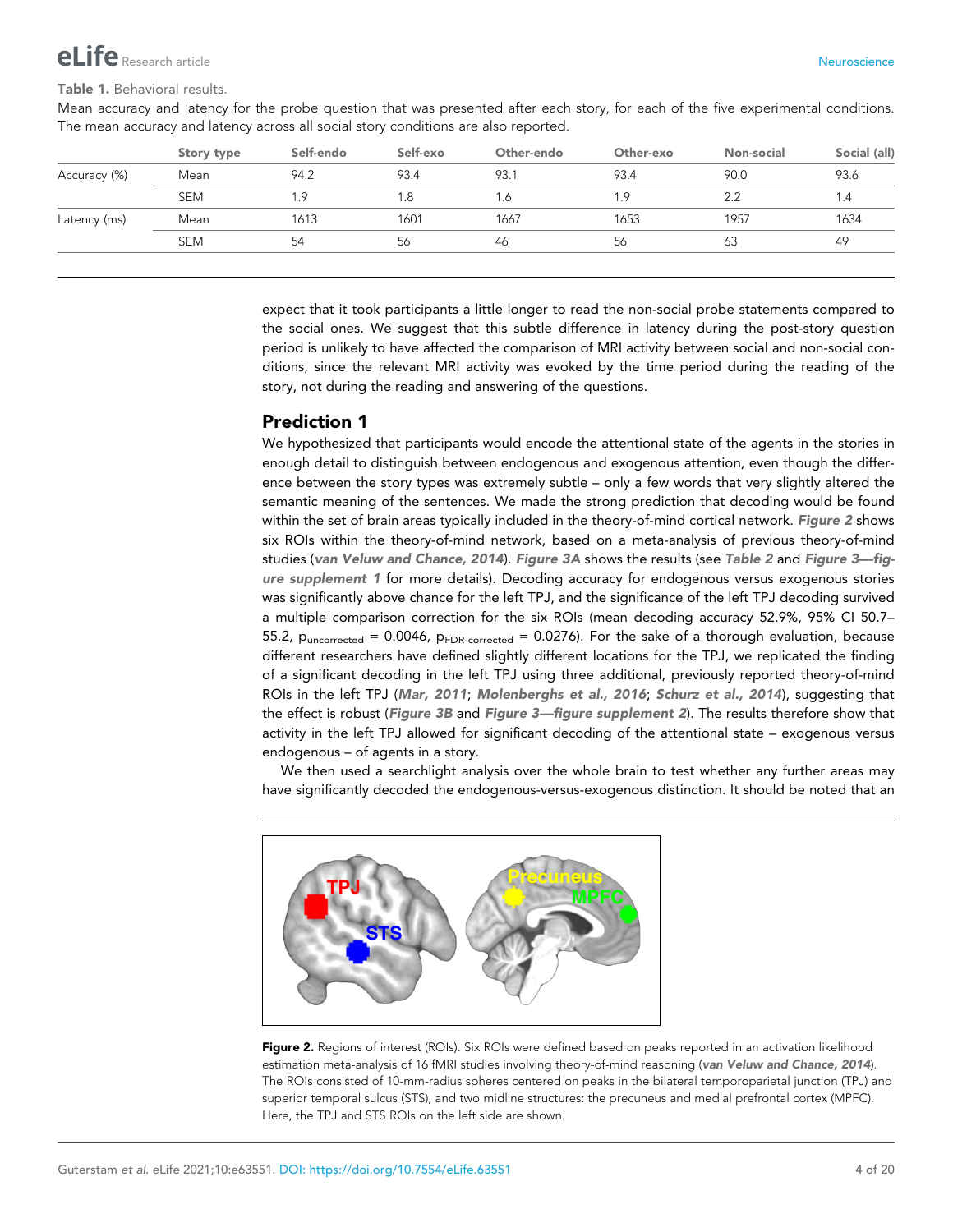

Figure 3. Decoding attention type, agent, and the interaction between them, in six brain areas. For definition of ROIs, see Figure 2. Each point shows mean decoding accuracy. Error bars show SEM. Red horizontal line indicates chance level decoding. Significance indicated by \* (p<0.05) and \*\* (p<0.01), based on permutation testing (all significant p values also survived FDR correction for multiple comparisons across all six ROIs [all significant corrected ps <0.05]). (A) The ability of a classifier, trained on BOLD activity patterns within each ROI, to decode endogenous (endo) versus exogenous (exo) attention. (B) To test the robustness of the endo-versus-exo decoding in the left TPJ, we replicated the results in three ROIs derived from theory-of-mind neuroimaging meta-analyses (Mar, 2011; Molenberghs et al., 2016; Schurz et al., 2014) other than the one used for the main analysis (van Veluw and Chance, 2014) (see Figure 3-figure supplement 2 for details). (C) The cluster shown had the highest decoding accuracy in the whole-brain, searchlight analysis, for the endo-versus-exo comparison. No clusters in this analysis survived brain-wide correction for multiple comparisons. We here report clusters surviving the conventional uncorrected voxelwise threshold p<0.001, for purely descriptive purposes. See Figure 3-figure supplement 3 and Supplementary file 1 for details. (D) Decoding accuracy for agent (self versus other). (E) Decoding accuracy for the interaction between type of attention and agent. (F) The ability of a classifier, trained to Figure 3 continued on next page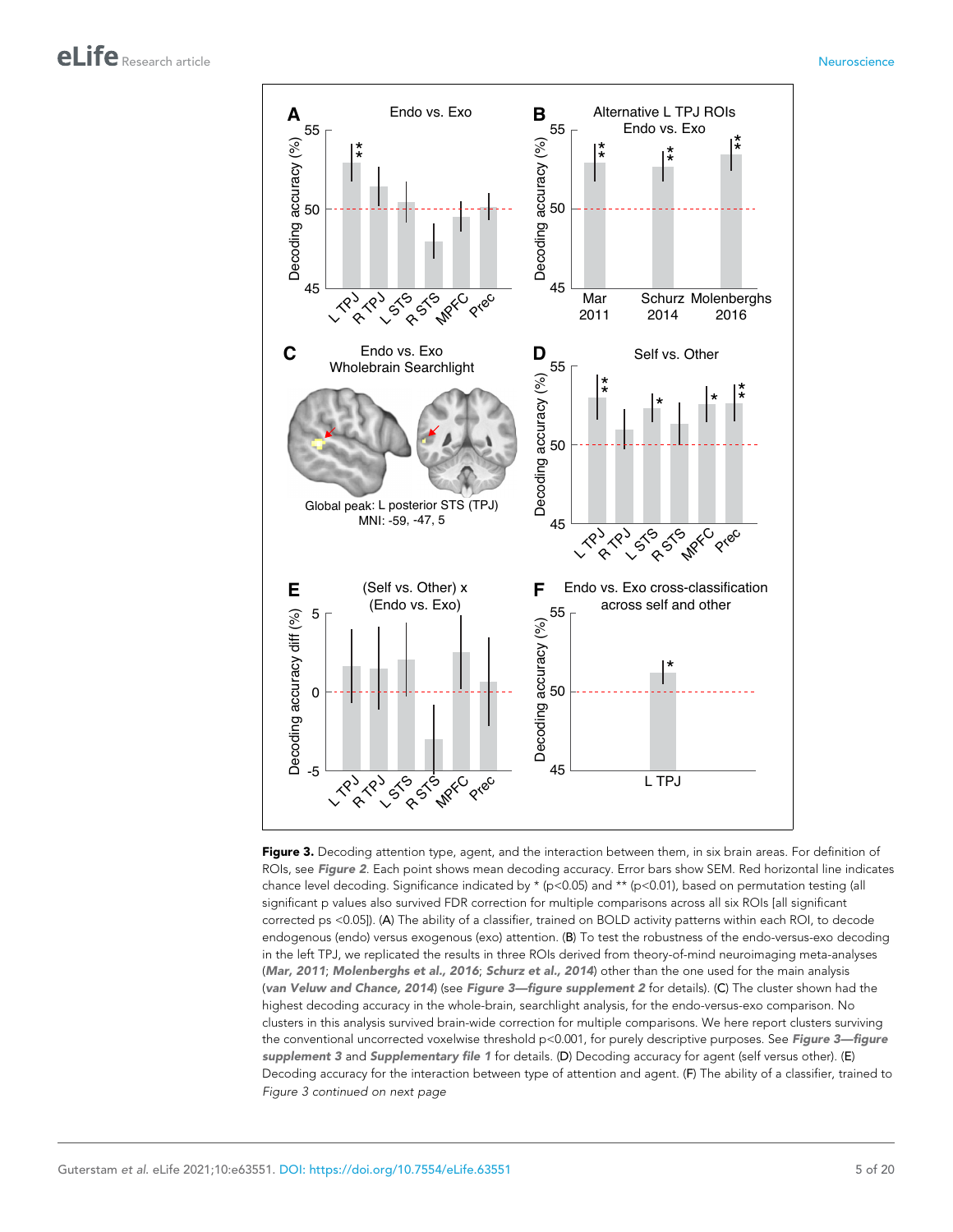#### Figure 3 continued

discriminate attention type in self stories, to decode attention type in other stories, and vice versa (i.e. two-way cross-classification), based on activity patterns in the left TPJ ROI.

The online version of this article includes the following figure supplement(s) for figure 3:

Figure supplement 1. Decoding attention type, agent, and the interaction between the two, within the six ROIs.

Figure supplement 2. Replicating attention type decoding results in additional TPJ ROIs.

Figure supplement 3. Decoding attention type at the whole-brain level.

Figure supplement 4. Decoding agent type at the whole-brain level.

Figure supplement 5. Decoding attention-by-agent interaction at the whole-brain level.

- Figure supplement 6. Decoding attention type in the dorsal attention network.
- Figure supplement 7. Decoding of attention type generalizes across self-stories and other-stories.

Figure supplement 8. Eye tracking results.

Figure supplement 9. Univariate fMRI results within ROIs.

exploratory searchlight analysis, compared to ROI analyses based on strong predictions, is much more statistically conservative because of the brain-wide correction for multiple comparisons. Its usefulness is that it may reveal any cluster of very strong decoding that was missed by the more sensitive analysis restricted to the ROIs. We found no brain-wide significant clusters of decoding for the endogenous versus exogenous distinction. However, four clusters survived the uncorrected p<0.001 threshold, and are reported in a purely descriptive manner in Figure 3—figure supplement 3 and Supplementary file 1. The brain-wide searchlight peak was located in the left posterior STS (decoding accuracy 53.7%,  $t = 4.21$ , p<0.001 uncorrected; Figure 3C), at a distance of 20 mm from the center of the left TPJ ROI, and coincided with the posterior TPJ (TPJp) subregion as defined by Bzdok et al., 2013 and Mars et al., 2012.

To control for potential univariate effects that could drive classifier performance, we explored the endogenous > exogenous and exogenous > endogenous univariate contrasts, which did not reveal any significant activity within the ROIs (Figure 3—figure supplement 9) or anywhere else in the brain, not even at the uncorrected threshold p<0.001 (Supplementary file 5). These findings are compatible with previous studies (e.g. Hassabis et al., 2009) that have demonstrated the superiority of pattern-sensitive multivariate analyses compared with conventional univariate approaches for detecting differences in activity between conditions with highly similar macroscopic characteristics.

In addition to these planned analyses, we explored the endogenous-versus-exogenous decoding within dorsal attention network regions. This analysis was motivated by an alternative hypothesis: people might simulate the act of attention orienting when reading the exogenous and endogenous stories, and thus activate the corresponding ventral (exogenous) attention network, to which the TPJ

#### Table 2. Decoding attention type, agent, and the interaction between the two, within the six ROIs.

For definition of ROIs, see **Figure 2**. Mean decoding accuracy (%), 95% confidence interval (based on bootstrap distribution), and p value (based on permutation testing) are shown for each of the six ROIs. Results shown for decoding endogenous (endo) versus exogenous (exo) attention type, self versus other agent type, and the interaction between the two variables. \* indicates significant p values that survived correction for multiple comparisons across all six ROIs (FDR-corrected p<0.05).

|                    | L TPJ         | R TPJ        | L STS      | R STS      | <b>MPFC</b>   | <b>Precuneus</b> |
|--------------------|---------------|--------------|------------|------------|---------------|------------------|
| Mean accuracy      | 52.9%         | 51.4%        | 50.4%      | 48.0%      | 49.5%         | 50.2%            |
| 95% CI             | $50.7 - 55.2$ | 49.1–53.9    | 47.8-52.8  | 45.9-50.1  | 47.6-51.4     | 48.5-51.8        |
| P value            | $0.0046*$     | 0.1148       | 0.3518     | 0.9547     | 0.6439        | 0.4428           |
| Mean accuracy      | 53.0%         | 51.0%        | 52.3%      | 51.3%      | 52.6%         | 52.7%            |
| 95% CI             | $50.1 - 55.6$ | 48.5-53.4    | 50.6-54.1  | 48.9-54.1  | $50.5 - 55.0$ | 50.4-55.0        |
| P value            | $0.0053*$     | 0.1974       | $0.0204*$  | 0.1241     | $0.0105*$     | $0.0099*$        |
| Mean accuracy diff | 1.6%          | 1.5%         | 2.0%       | $-3.0%$    | 2.5%          | 0.6%             |
| 95% CI             | $-2.7-6.3$    | $-3.6 - 6.5$ | $-2.7-6.3$ | $-7.4-1.1$ | $-2.3 - 6.7$  | $-5.5 - 5.5$     |
| P value            | 0.2430        | 0.2639       | 0.1967     | 0.8944     | 0.1414        | 0.3900           |
|                    |               |              |            |            |               |                  |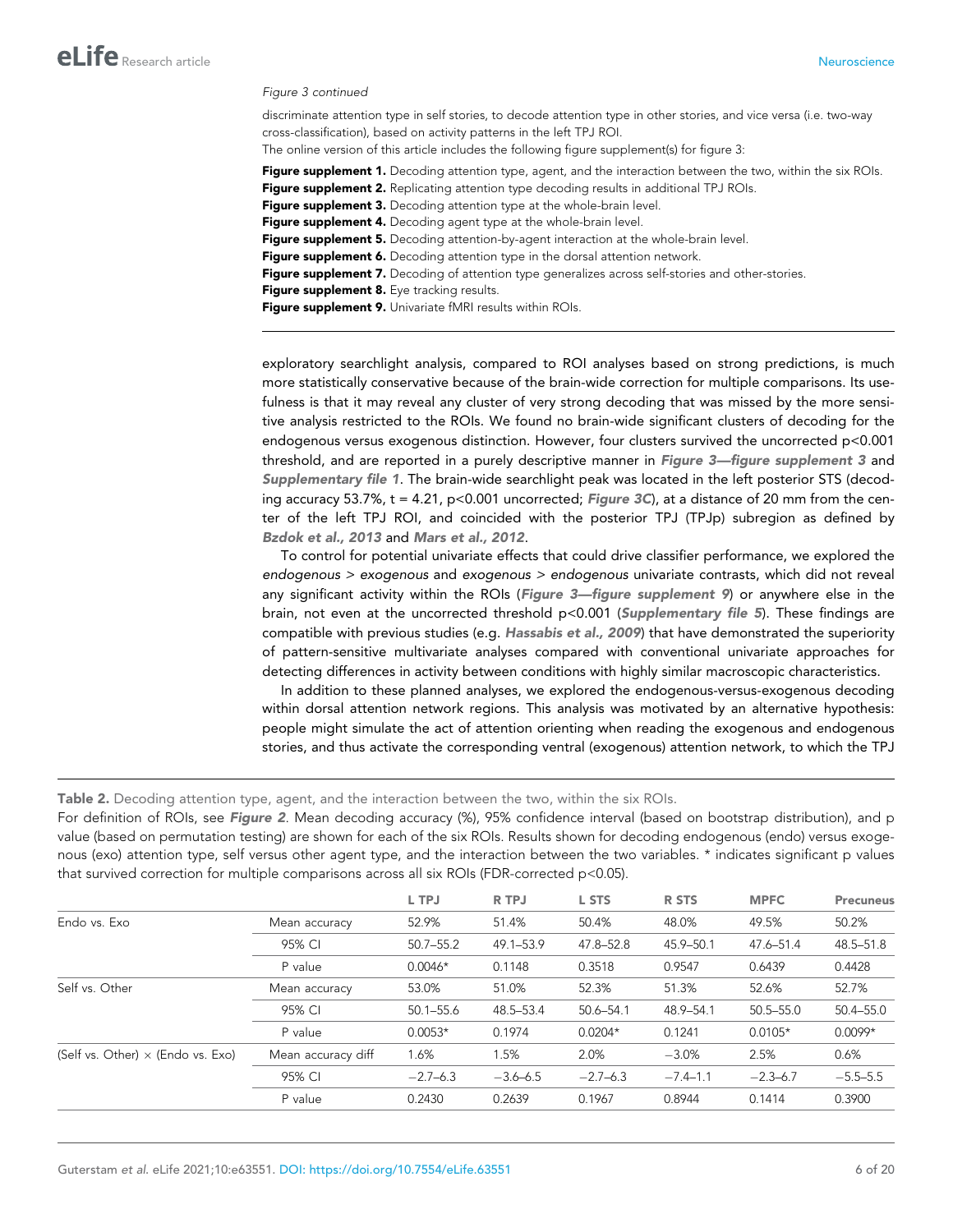belongs, and dorsal (endogenous) attention network in a 'mirror-neuron-like' fashion (see Discussion for details). However, this control analysis revealed no significant decoding in any of the dorsal attention network ROIs (Figure 3—figure supplement 6).

## Prediction 2

We hypothesized that participants would process the distinction between the two types of agent in the stories (self versus other). We made the strong prediction that decoding would be found within the same set of ROIs in the theory-of-mind cortical network. Figure 3D shows the results (see Table 2 and Figure 3—figure supplement 1 for more details). Decoding accuracy for self versus other stories was significantly above chance, and survived a multiple comparisons correction, for the left TPJ (mean decoding accuracy 53.0%, 95% CI 50.1 to  $-55.6$ ,  $p_{uncorrected} = 0.0053$ ,  $p_{FDR-corrected} = 0.0210$ ), left STS (mean decoding accuracy 52.3%, 95% CI 50.6-54.1,  $p_{uncorrected} = 0.0204$ ,  $p_{FDR-cor}$  $_{\text{rected}}$  = 0.0306), MPFC (mean decoding accuracy 52.6%, 95% CI 50.5–55.0,  $p_{\text{uncorrected}}$  = 0.0105, pFDR-corrected = 0.0210), and precuneus (mean decoding accuracy 52.7%, 95% CI 50.4–55.0, puncor- $_{\rm{reted}}$  = 0.0099,  $p_{\rm{FDR-corrected}}$  = 0.0210). These results confirm that the present paradigm, using stories that are subtly different from each other, can obtain social cognitive results that are consistent with previous findings.

## Prediction 3

We hypothesized that areas in the theory-of-mind network would not only encode the distinction between endogenous and exogenous attention, but do so to a significantly different extent in selfrelated stories than in other-related stories. However, the results showed no significant interaction in any of the ROIs (Figure 3E, Table 2, and Figure 3—figure supplement 1). Thus, we found no support for prediction 3.

An alternative hypothesis is that attention type is encoded similarly in self and others. In a post hoc analysis, we focused on the left TPJ which was the only ROI that showed significant attention type decoding (Prediction 1), and tested for overlap in attention encoding in self and others using a two-way cross-classification analysis (see Figure 3F and Figure 3—figure supplement 7). In this analysis, one classifier was trained to discriminate endogenous versus exogenous self-stories and tested on other-stories, and another classifier was trained to discriminate endogenous versus exogenous other-stories and tested on self-stories, from which an average cross-classification decoding accuracy for the left TPJ was obtained. Endogenous-versus-exogenous decoding significantly generalized across self-stories and other-stories (mean decoding accuracy 51.9%, 95% CI 49.9–54.1, p=0.0393), suggesting at least some degree of overlap in the encoding of attention in others and in oneself.

### Prediction 4

Finally, we asked whether the activity in the theory-of-mind network would distinguish between social stories and nonsocial stories. This final analysis served as a control to check the validity of the story stimuli and confirm that they engaged social cognition as expected. We expected a signal of much greater magnitude in this analysis than in the analyses described above. The reason is that, as noted above, the types of social stories differed from each other by only a few words, and were nearly identical in semantic content; thus any brain signal reflecting those differences is expected to be subtle. The distinction between social and nonsocial stories, however, was much greater semantically, and therefore the evidence of decoding in the brain is expected to be of greater magnitude.

Figure 4 shows the results (see Table 3 and Figure 4—figure supplement 2 for more details). The results are separated into six ROIs, and for each ROI, separated into four individual analyses, corresponding to each of the four main social conditions contrasted with the nonsocial control. Decoding accuracy was significantly greater than chance in almost all analyses across the six ROIs. The right STS showed the least consistent evidence of decoding. The TPJ bilaterally and the precuneus showed the most consistent evidence of decoding. These results show strong evidence of decoding of the social versus nonsocial stimuli in the known theory-of-mind, cortical network.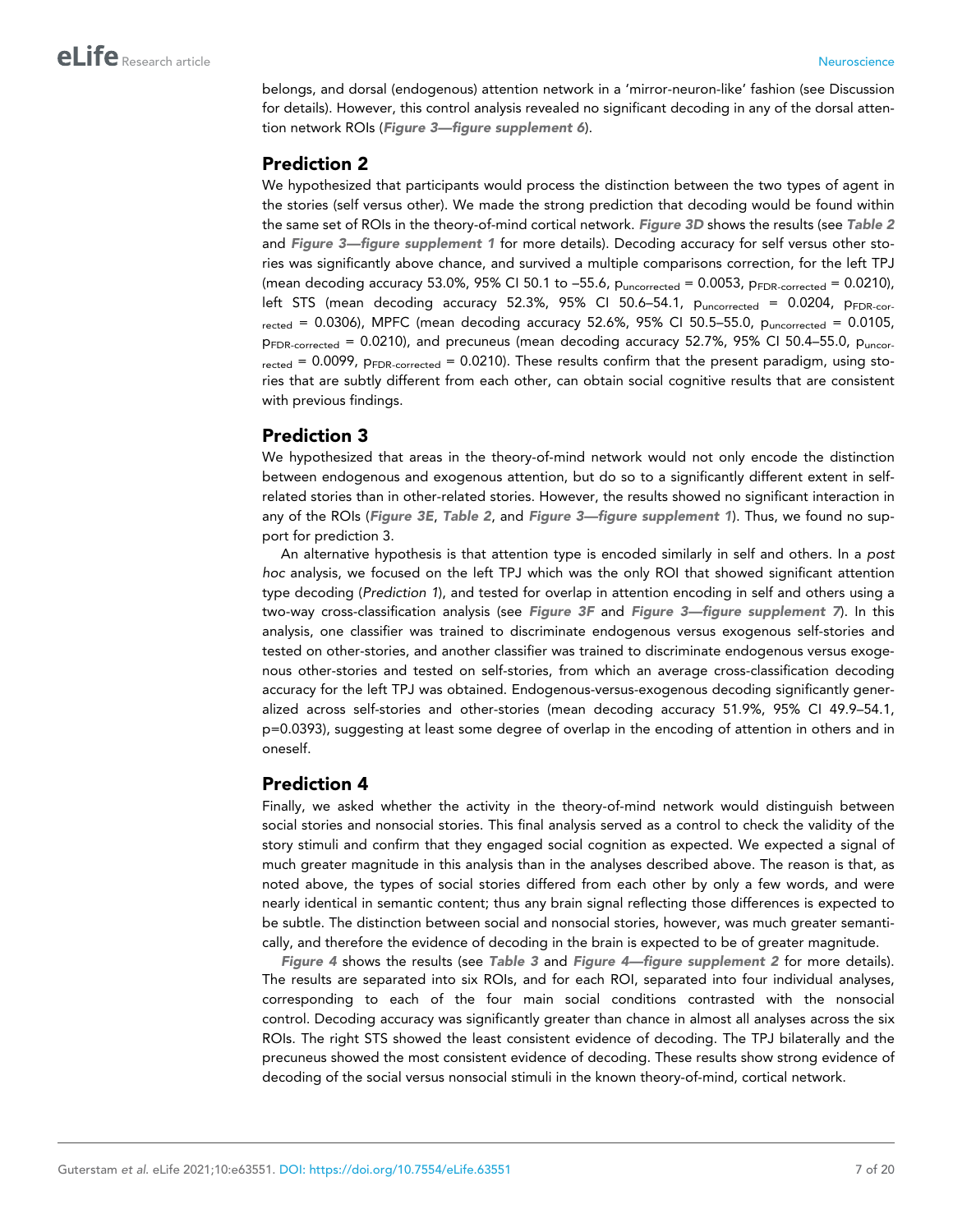

Figure 4. Decoding social versus nonsocial stories. The ability of a classifier, trained on BOLD activity patterns within each of the six ROIs, to decode each of the four social story conditions (endogenous-self, exogenous-self, endogenous-other, and exogenous-other) versus the nonsocial control. Each bar shows mean decoding accuracy, error bars show SEM, red horizontal line shows chance level decoding. Significance indicated by \* (p<0.05), \*\* (p<0.01), and \*\*\* (p<0.001) based on permutation testing (all but one of the significant p values also survived FDR correction for multiple comparisons across all six ROIs; see Table 3 for numerical details). The online version of this article includes the following figure supplement(s) for figure 4:

Figure supplement 1. Decoding social versus nonsocial stories at the whole-brain level. Figure supplement 2. Decoding social versus nonsocial stories within the six ROIs.

## **Discussion**

This study analyzed brain activity while people read stories about agents attending to objects in the environment. We examined whether specific brain areas could decode information about the type of attention referenced in the story (exogenous versus endogenous), and about the type of agent in the story (whether the agent was the subject reading the story or a different person). We hypothesized that if the brain constructs a model of attentional state that is used in social cognition, then areas of the brain known to be involved in social cognition should be able to distinguish between

#### Table 3. Decoding social versus nonsocial stories within the six ROIs.

For definition of ROIs, see Figure 2. Mean decoding accuracy (%), 95% confidence interval (based on bootstrap distribution), and p value (based on permutation testing) are shown for each of the six ROIs. Results shown for each of four social story conditions (endogenous-self, exogenous-self, endogenous-other, and exogenous-other) versus the nonsocial control. \* indicates significant p values that survived correction for multiple comparisons across all six ROIs (FDR-corrected p<0.05).

|                          |               | L TPJ     | R TPJ         | L STS         | <b>RSTS</b>   | <b>MPFC</b>   | <b>Precuneus</b> |
|--------------------------|---------------|-----------|---------------|---------------|---------------|---------------|------------------|
| Endo-Self vs. nonsocial  | Mean accuracy | 58.5%     | 56.7%         | 53.0%         | 50.9%         | 55.2%         | 54.6%            |
|                          | 95% CI        | 55.5-61.6 | 53.5 - 59.8   | 49.3 - 56.8   | 47.5-54.0     | 52.3-58.0     | $51.5 - 57.7$    |
|                          | p value       | $0.0001*$ | $0.0001*$     | $0.0338*$     | 0.2703        | $0.0026*$     | $0.0027*$        |
| Exo-Self vs. nonsocial   | Mean accuracy | 60.7%     | 56.5%         | 56.3%         | 53.6%         | 54.5%         | 55.7%            |
|                          | 95% CI        | 57.0-64.4 | 53.7-58.8     | 53.5 - 59.0   | $50.5 - 56.6$ | $51.7 - 57.1$ | 51.9-59.4        |
|                          | p value       | $0.0001*$ | $0.0002*$     | $0.0001*$     | $0.0179*$     | $0.0044*$     | $0.0001*$        |
| Endo-Other vs. nonsocial | Mean accuracy | 58.4%     | 52.7%         | 53.5%         | 52.2%         | 53.4%         | 55.4%            |
|                          | 95% CI        | 55.9-60.9 | 49.6-55.9     | $51.1 - 55.9$ | 48.8-55.0     | 49.5 - 57.7   | 52.6-58.2        |
|                          | p value       | $0.0001*$ | 0.0497        | $0.0147*$     | 0.0969        | $0.0219*$     | $0.0014*$        |
| Exo-Other vs. nonsocial  | Mean accuracy | 56.7%     | 54.2%         | 53.1%         | 51.5%         | 53.4%         | 55.2%            |
|                          | 95% CI        | 53.8-59.8 | $51.1 - 57.3$ | 50.4 - 55.9   | 49.1-54.0     | 49.8-56.7     | 52.0-58.5        |
|                          | p value       | $0.0002*$ | $0.0065*$     | $0.0319*$     | 0.1901        | $0.0197*$     | $0.0012*$        |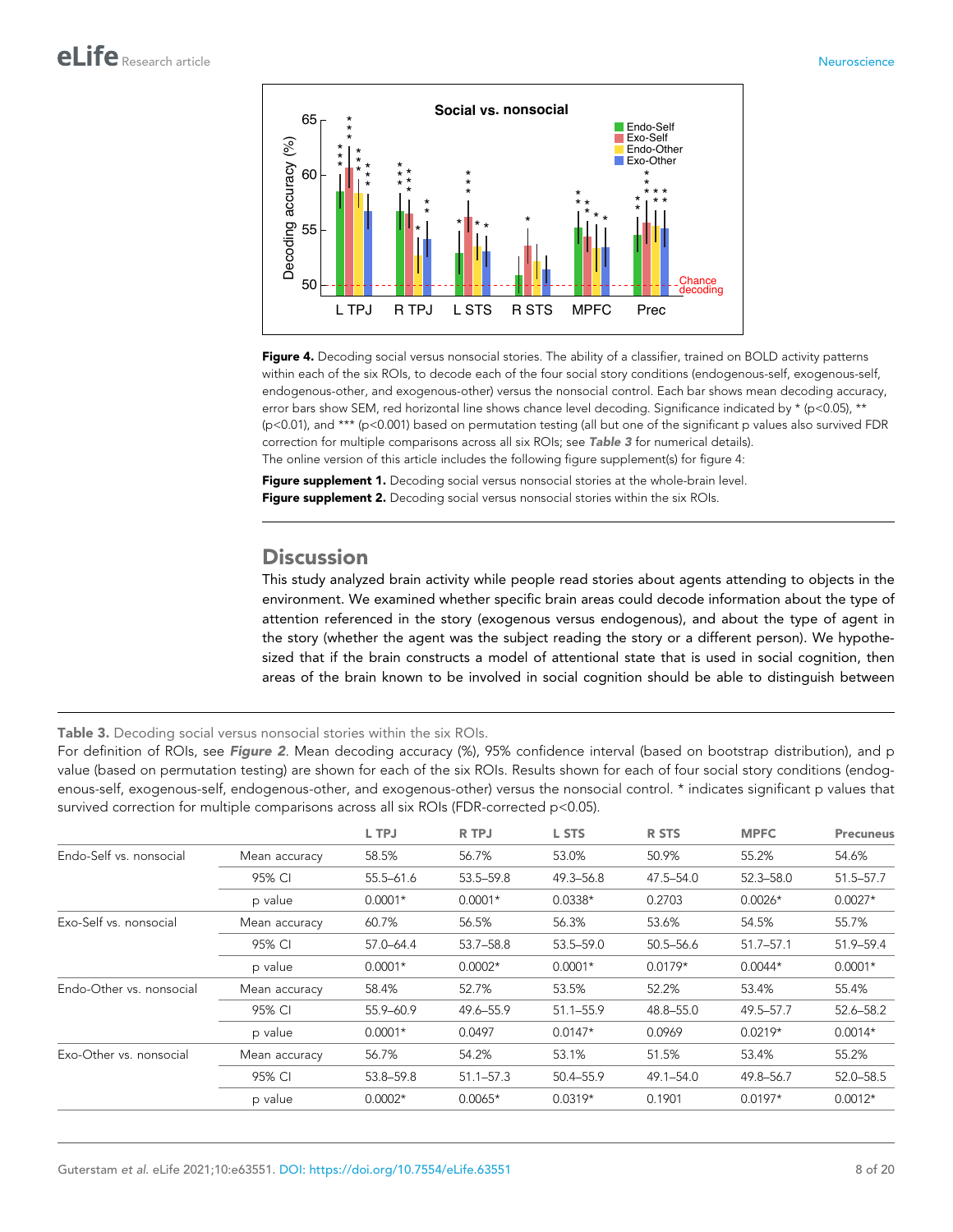the two types of attention, exogenous and endogenous, represented in the stories. Our main analysis confirmed the hypothesis: the left TPJ showed significant decoding of information about endogenous versus exogenous attention. The finding is, arguably, remarkable, given that the semantic and wording difference between the two story types is extremely subtle.

These results support a new and growing body of evidence that the human brain constructs a model of attention to aid in theory of mind (Guterstam et al., 2019; Guterstam and Graziano, 2020b; Kelly et al., 2014; Pesquita et al., 2016; Vernet et al., 2019). The model includes information about attention that is deeper and more complex than just gaze direction or an identification of the attended object. At least one aspect of attention incorporated into the model appears to be the manner in which attention moves to an object: endogenously (internally directed) or exogenously (externally induced). The processing of the model appears to engage the theory-of-mind cortical network. The left TPJ showed the strongest decoding result.

Why should the TPJ in particular have shown involvement in decoding someone else's attention state, rather than areas in the STS that are known for responding to the gaze direction of others (Marquardt et al., 2017)? As noted in the Introduction, we suggest that modeling someone else's attention, and processing someone else's gaze direction, are not the same. Gaze is only one of many cues that can be integrated to constrain a model of someone else's attention. In Kelly et al., 2014, in a task in which participants judged the attention state of a cartoon, the TPJ was not active in association with gaze direction, and also not active in association with facial expression; but both left and right TPJ were active in association with the integration of the two cues, gaze and expression, in order to judge the cartoon's attentional state. The current finding of significant decoding in the left TPJ is consistent with that prior finding.

It is not clear why the left hemisphere showed stronger activity than the right in the present task. Social cognition tasks often activate the TPJ bilaterally, but typically engage the right TPJ more (Saxe and Wexler, 2005). One speculation is that some aspect of the present task, perhaps explicitly instructing people that the task was a test of reading comprehension, caused an emphasis on linguistic processing, biasing the activity toward the left hemisphere. Other explanations for the lefthemisphere bias may also be possible.

One alternative interpretation of the present finding in the TPJ is that people simulated attention orienting when reading the stories, and activated the corresponding dorsal (endogenous) and ventral (exogenous) attention networks in a 'mirror-neuron-like' fashion. Under this hypothesis, the TPJ, as part of the ventral attention network, was activated when reading the exogenous stories, and the dorsal attention network (consisting of the frontal eye fields, intraparietal sulcus, and middle temporal complex) should be active in association with reading the endogenous stories (Corbetta et al., 2008; Corbetta and Shulman, 2002; Fox et al., 2006). However, a control analysis showed that none of these dorsal attention network regions significantly decoded information concerning the attention type in the stories (Figure 3-figure supplement 6), which is incompatible with the attention-orienting simulation account of the TPJ result. Our findings are thus more consistent with the notion that the TPJ is involved in constructing a rich, perhaps implicit model of attention that may assist in social cognition (Graziano and Kastner, 2011; Guterstam et al., 2020; Guterstam and Graziano, 2020a; Kelly et al., 2014). We are not suggesting, however, that the possible involvement of the TPJ in modeling one's own and others' attention, and the involvement of the TPJ in the control of attention, is a coincidence. We suggested in previous work (Graziano and Webb, 2015) that a rich model of attention may be of benefit in the control of attention.

A second, alternative interpretation of the present results is that the exogenous sentences might make the reader focus more on the object in the story (thus engaging less mentalizing), whereas the endogenous sentences might make the reader focus more on the character's mental act of attending (thus engaging more mentalizing). In that interpretation, the TPJ shows a significant decoding result because it becomes more active in the endogenous story type, due to more mentalizing cognition. Although this possible explanation of the TPJ decoding results is difficult to exclude, we believe it is unlikely. First, if endogenous stories simply engaged more mentalizing than exogenous stories, and thus caused more activity in the TPJ, our univariate analysis should have found more activity in the TPJ to endogenous stories. It did not (see Supplementary file 5). We found no evidence that a simple difference in the amount of mentalizing between exogenous and endogenous stories affected the overall amount of activity in the TPJ or anywhere else in the brain. Although the pattern of activity in the left TPJ clearly contains information about the exogenous-endogenous distinction, that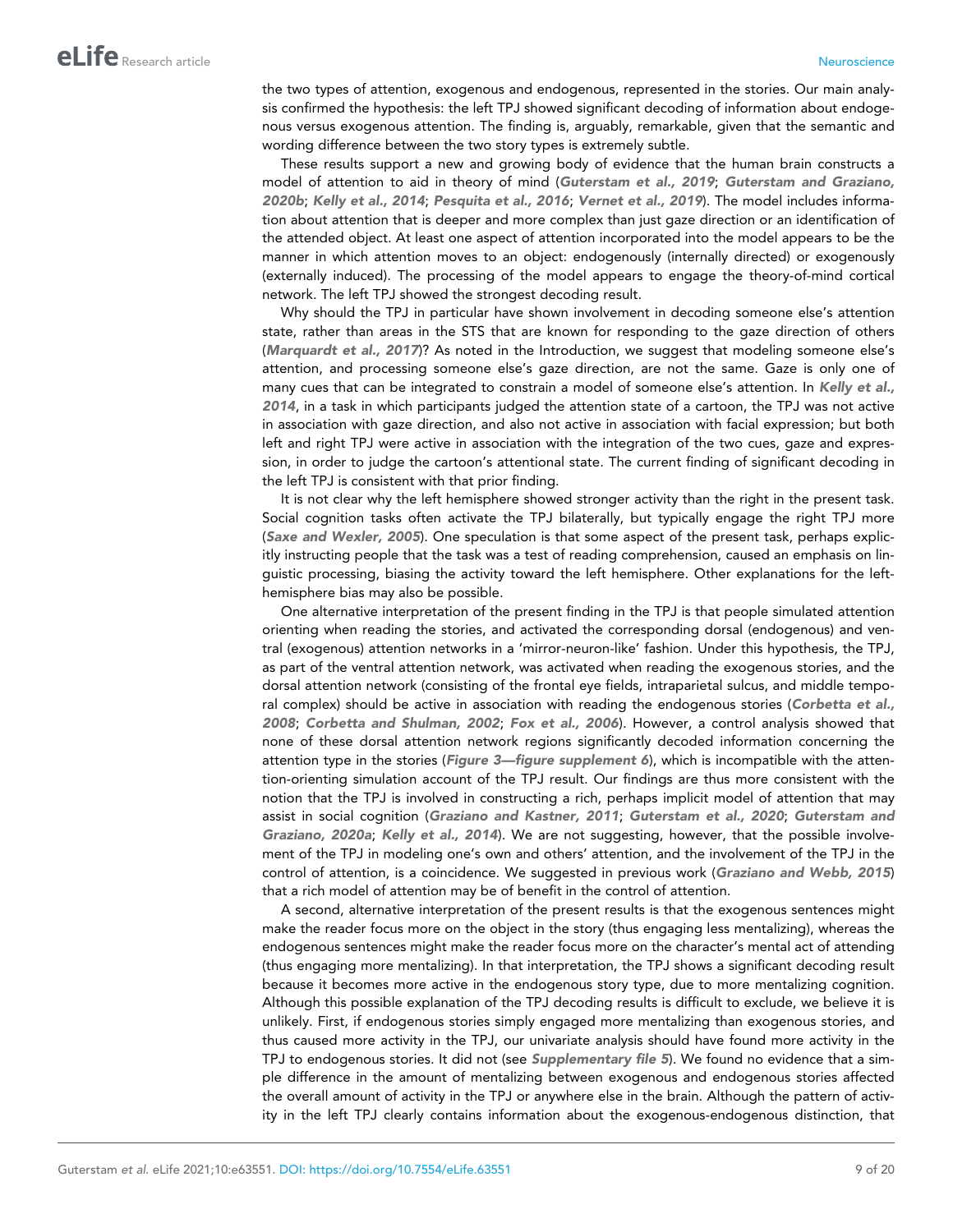information is not in the form of a simple increase in activity during the endogenous stories. Second, it is not clear that subjects should mentalize more in the endogenous story type than in the exogenous story type. When reading that 'Alice looks for the red ball,' subjects might wonder why, and think about Alice's mental state. When reading that 'Alice notices the red ball,' subjects might again wonder why the ball was of enough significance to be capturing her notice, or what mental reaction she experiences when noticing that apparently unanticipated object. Both story types invite mentalizing, alhough one focuses on an endogenous process of attention and the other on exogenous attention. Third, the probe task was designed to limit readers from speculating too much about the deeper meaning of the stories by asking only about literal details and never about the internal states of the characters. Thus, the subjects had an incentive to focus on the same physical aspects of the story in both the exogenous and endogenous conditions. Fourth, and finally, prior studies suggest that if an experimental and a control story both include human agents with potential thoughts, then subjects automatically mentalize in both story types, and the contrast between the story types will tend not to show a differential degree of activity in theory-of-mind cortical areas, especially in the TPJ (Saxe and Kanwisher, 2003). It is likely that, in our case, subjects cannot help mentalizing about the characters in both story types. We acknowledge that any story stimuli are always so complex that a variety of unintended, subtle differences may affect the results, but for the reasons listed here, we argue that a difference in the overall amount of mentalizing during endogenous versus exogenous stories is unlikely to explain the present results in the TPJ. The results point to the left TPJ processing different information in the exogenous and endogenous story types, but not a difference in overall amount of activity.

In addition to the endogenous-versus-exogenous comparisons, we also analyzed brain areas involved in self-versus-other encoding. We found evidence of self-versus-other encoding in the left TPJ, left STS, MPFC, and precuneus. The MPFC and precuneus have been previously implicated in self processing (Northoff et al., 2006; Ochsner et al., 2004; Passingham et al., 2010; Qin and Northoff, 2011; van Veluw and Chance, 2014), and the TPJ is consistently activated in fMRI studies involving self-recognition (van Veluw and Chance, 2014) and first-person perspective taking (Ionta et al., 2011). These results lend confidence to the present paradigm, showing that even the very subtle differences between our story stimuli were able to reveal cortical results consistent with previous studies.

Contrary to our prediction 3, we found no evidence for an interaction between attention type and agent type decoding in the theory-of-mind ROIs. (As noted in the Supplementary Information, during an exploratory searchlight analysis, we also found no evidence of an interaction effect in any other brain area.) Although it is possible that our paradigm was simply not sensitive enough to detect subtle interaction effects, these results suggest that the brain encodes information about attention type in a similar manner in the self and in others. In light of previous results showing that the attribution of sensory awareness to others and to oneself have a shared representation in the TPJ (Kelly et al., 2014), we directly tested this notion in a post hoc cross-classification analysis focusing on the left TPJ, which was the only region showing significant decoding of attention type. We found that endogenous-versus-exogenous decoding significantly generalized across self-stories and other-stories (Figure 3—figure supplement 7), suggesting that there is an overlap in brain mechanisms that participate in the encoding of attention in others and in encoding of attention in the self.

Finally, significant decoding of the social-versus-nonsocial distinction was obtained across most of the theory-of-mind ROIs. This finding confirmed the validity of the paradigm, and was expected based on previous experiments of the theory-of-mind network (Gallagher et al., 2000; Saxe and Kanwisher, 2003; van Veluw and Chance, 2014; Vogeley et al., 2001).

The use of a story-reading paradigm allowed us to systematically manipulate the kind of attention represented in the stimulus while keeping other experimental factors close to identical. The endogenous and exogenous story versions differed only with respect to a few key words specifying the type of attention, while the rest of the stories were semantically the same. The absence of any univariate effect within the ROIs or anywhere else in the brain, even at a liberal uncorrected threshold, confirm that the stimuli were well matched (Supplementary file 5). To avoid cognitive bias or expectation effects, the probe task performed by the subjects concerned details about the spatial context or the objects in the stories, effectively distracting subjects from the description of attention. We also speculate that this design of the probe task minimized the theoretical risk of the reader focusing on slightly different aspects of the story in the endogenous and exogenous conditions (e.g. focusing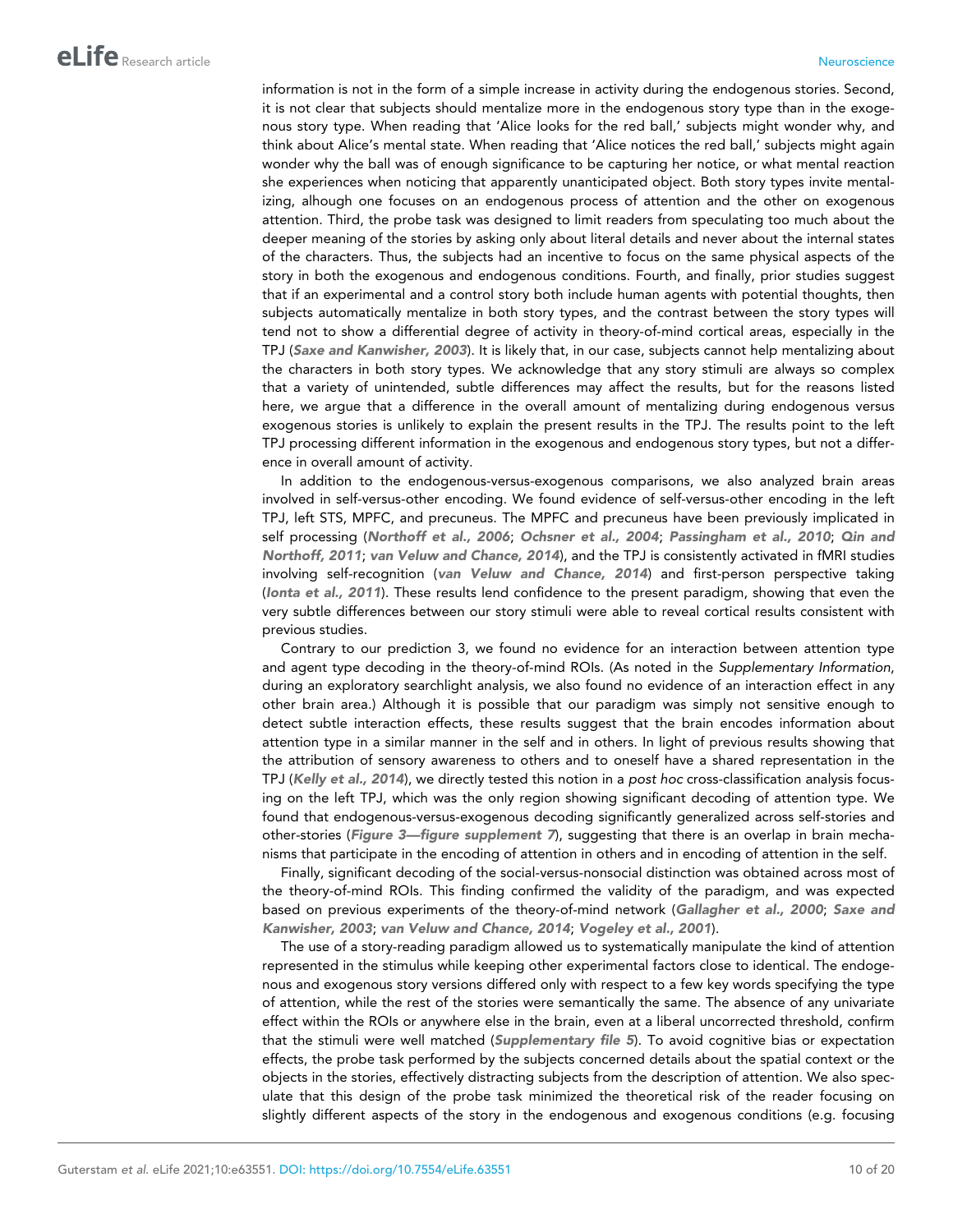more on the mental act of attending in endogenous stories, and more on the attention-grabbing object in the exogenous stories), because the task 'forced' the reader to focus on processing the spatial context and the object descriptions equally in both conditions. A post-scan questionnaire confirmed that none of the subjects came close to figuring out the purpose of the experiment (which they had been told was a 'Reading Comprehension Experiment'). The finding of brain areas that significantly decoded the type of attention, despite the distinction between endogenous and exogenous attention being subtle and task-irrelevant, suggests that the human brain automatically, and possibly also implicitly (Pesquita et al., 2016), constructs a model of an agents' attention that specifies at least some dynamic aspects of how that attention is moving around the scene.

## Materials and methods

## Subjects

Thirty-two healthy human volunteers (12 females, 30 right-handed, aged 18–52, normal or corrected to normal vision) participated in the study. Subjects were recruited either from a paid subject pool, receiving 40 USD for participation, or from among Princeton undergraduate students, who received course credits as compensation. In the subject recruitment material, the experiment was described as a 'Reading Comprehension Study.' All subjects provided informed consent and all procedures were approved by the Princeton Institutional Review Board.

## Experimental setup

Before scanning, subjects were instructed and then shown three sample trials (which were not part of the stories presented in the subsequent experiment) on a laptop computer screen. All subjects gave the correct response to all three trials on the first try, indicating they had understood the instructions adequately. During scanning, the subjects laid comfortably in a supine position on the MRI bed. Through an angled mirror mounted on top of the head coil, they viewed a translucent screen approximately 80 cm from the eyes, on which visual stimuli were projected with a Hyperion MRI Digital Projection System (Psychology Software Tools, Sharpsburg, PA, USA) with a resolution of 1920  $\times$  1080 pixels. A PC running MATLAB (MathWorks, Natick, MA, USA) and the Psychophysics Toolbox (Brainard, 1997) was used to present visual stimuli. A right hand 5-button response unit (Psychology Software Tools Celeritas, Sharpsburg, PA, USA) was strapped to the subjects' right wrist. Subjects used the right index finger button to indicate a true response, and the right middle finger to indicate a false response during the probe phase of each trial.

## Experimental conditions and stimuli

Five experimental conditions were included. Subjects were presented with short stories (2–3 sentences, average word count = 24) describing a scene in which an agent, which was either the subject him-/herself (self) or another person (other), directed attention to something in the external world endogenously (e.g., 'X is attentively looking for Y') or exogenously (e.g., 'X's attention is captured by Y'). These four conditions made up a  $2 \times 2$  factorial design: attention type (endogenous versus exogenous) X agent (self versus other). In addition, we included a control condition featuring stories in which the agent was substituted by a non-human object. In each trial, after a 9–11 s inter-trial interval, the story was presented for 10 s in easily readable, white text on a black background, at the center of the screen, after which a probe statement was shown for 4 s, to which the subjects responded either true or false by button press. See Figure 1 for details, and Supplementary file 6 for all stories.

Each subject ran 100 trials and thus saw 100 stories: 80 social stories and 20 non-social control stories. The 80 social stories were constructed as follows. We began with 80 unique short stories. For each story, four versions were constructed, one for each of the factorial conditions (Figure 1B). To keep the story versions as semantically similar as possible, we made minimal changes to the wordings. To distinguish the self and other versions, we substituted the word 'you' with a name (e.g. 'Karen') and the word 'your' with 'his' or 'her'. The names in the stories were selected from a list of the 100 most popular given names for male and female babies born during the years 1919–2018 in the United States, which is published by the Social Security Administration (https://www.ssa.gov/ oact/babynames/decades/century.html). Half of the names were masculine, half feminine. To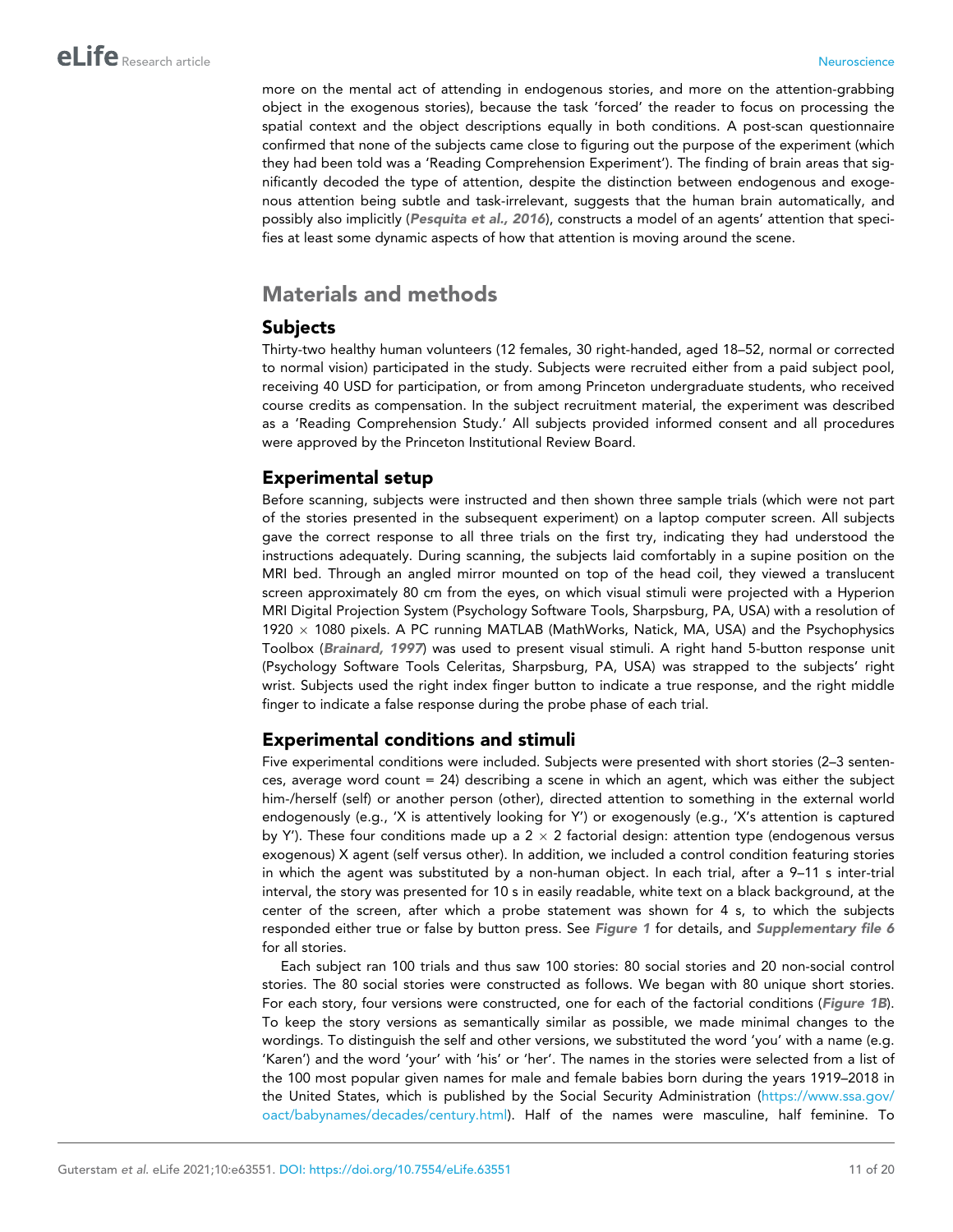distinguish the endogenous and exogenous story versions, we used different wording for the part of the story where the agent (X) is related to the object (Y). In the endogenous versions, we used formulations such as: 'X is trying to find Y,' 'X is trying to spot Y,' or 'X is looking attentively for Y.' In the exogenous versions, we used formulations such as: 'X's eyes are drawn to Y,' 'X's gaze is captured by Y,' or 'X's attention is captured by Y.' We matched the average number of words across all four conditions (24 words). The number of stories that included the words 'attention' or 'attentively' was balanced between the endogenous and exogenous categories (43 stories in each). Among the 80 stories, for each subject, 20 were randomly selected to be used in the endogenous-self version; 20 in the endogenous-other version; 20 in the exogenous-self version; 20 in the exogenous-other version. Thus, for the example story shown in Figure 1B, each subject saw only one of the four versions. In this manner, each subject saw 80 social stories, 20 of each type, balanced for as many properties as possible other than the two factors that were manipulated.

Finally, we constructed 20 additional stories for the non-social control condition (Figure 1B). To keep the control stories as semantically similar as possible to the social stories, we based them on a subset of the 80 original stories. Crucially, the agent in the original story was substituted with a nonhuman object, such as a camera or a spotlight, that has a source and a target just as attention does. For instance, the original story, "You are in a bike shop, and numerous bikes hang on one of the walls. You are attentively looking for that red Italian sports bike", was adapted to the non-social condition by substituting the agent with a spotlight: "In a bike shop, on one of the walls, hangs numerous bikes. A bright spotlight is shining on a red Italian sports bike". The average number of words of the non-social stories (24 words, standard deviation  $=$  3) was matched with the attention stories.

The purpose of the probe statement at the end of each trial was to ensure that subjects carefully read the stories. Each statement described one detail of the preceding story that could be either true or false. We restricted the probe statements to the spatial context of the story (place probe: e.g. 'Emma is on a bus') or the object being described (object probe: e.g. 'The Van Gogh painting has sunflowers') in order to avoid alerting subjects to the focus of the experiment on theory of mind and attention. Half of the probe statements were place probes and half object probes. Within both the place and the object probes, half were true and half were false. The probe was on screen for 4 s, during which subjects were required to indicate whether the statement was true or false by button press.

The experiment consisted of 10 runs of approximately 4 min each. In each run, the five conditions were repeated two times, yielding a total of 10 trials per run. The trial order was randomized, with the limitation that two consecutive trials could not belong to the same condition. Each run included 18 s of baseline before the onset of the first trial and 12 s of baseline after the offset of the last trial.

#### Post-scan questionnaire

At the end of the scanning session, subjects were asked what they thought the purpose of the experiment was and what they thought it was testing.

#### fMRI data acquisition

Functional imaging data were collected using a Siemens Prisma 3T scanner equipped with a 64-channel head coil. Gradient-echo T2\*-weighted echo-planar images (EPI) with blood-oxygen dependent (BOLD) contrast were used as an index of brain activity (Logothetis et al., 2001). Functional image volumes were composed of 54 near-axial slices with a thickness of 2.5 mm (with no interslice gap), which ensured that the entire brain excluding cerebellum was within the field-of-view in all subjects  $(54 \times 78$  matrix, 2.5 mm x 2.5 mm in-plane resolution, TE = 30 ms, flip angle = 80°). Simultaneous multi-slice (SMS) imaging was used (SMS factor = 2). One complete volume was collected every 2 s (TR = 2000 ms). A total of 1300 functional volumes were collected for each participant, divided into 10 runs (130 volumes per run). The first three volumes of each run were discarded to account for non-steady-state magnetization. A high-resolution structural image was acquired for each participant at the end of the experiment (3D MPRAGE sequence, voxel size = 1 mm isotropic, FOV = 256 mm, 176 slices, TR = 2300 ms, TE = 2.96 ms, TI = 1000 ms, flip angle =  $9^\circ$ , iPAT GRAPPA = 2). At the end of each scanning session, matching spin echo EPI pairs (anterior-to-posterior and posterior-to-anterior) were acquired for blip-up/blip-down field map correction.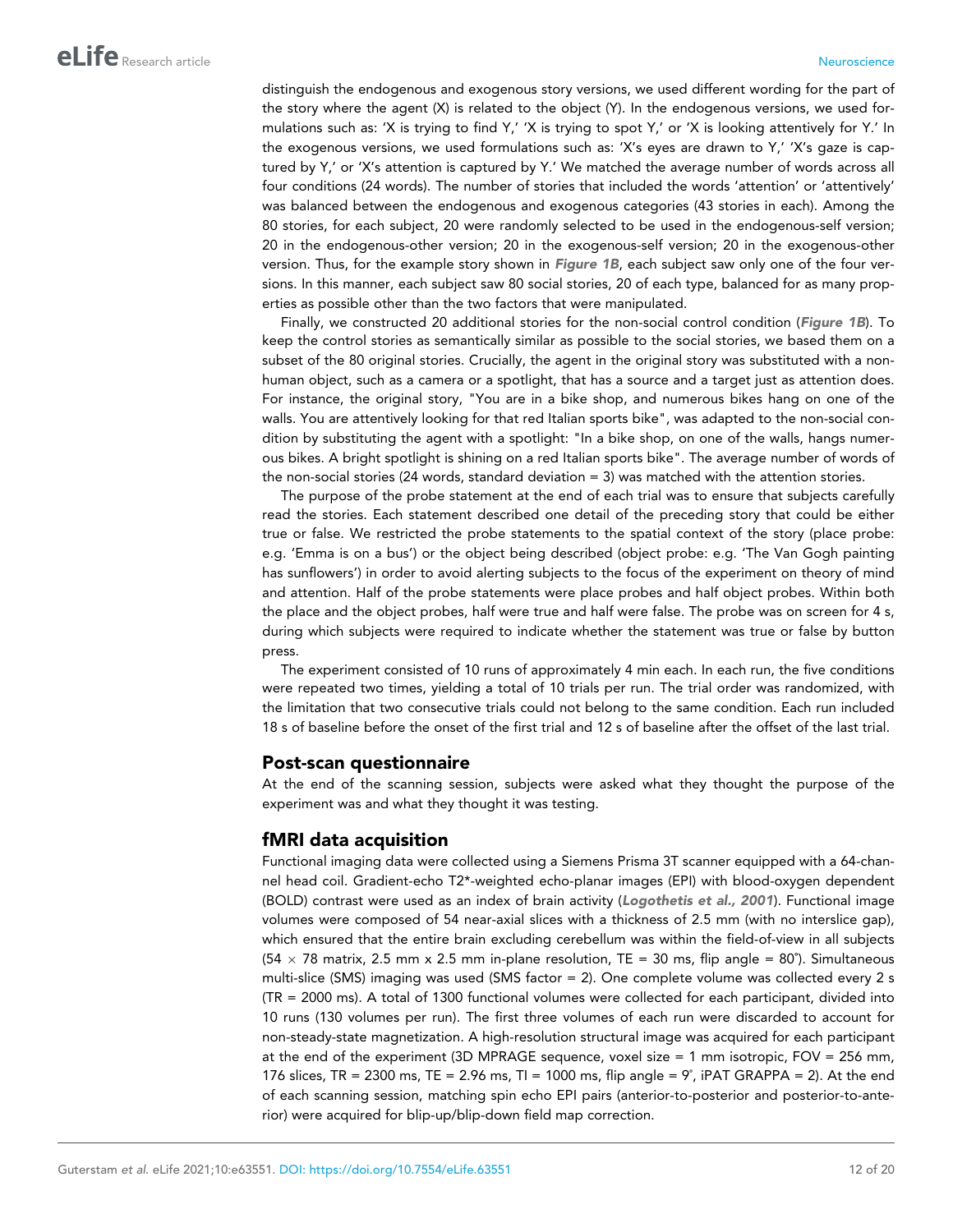### FMRI preprocessing

Results included in this manuscript come from preprocessing performed using FMRIPREP version 1.2.3 (Esteban et al., 2019) (RRID:SCR\_016216), a Nipype (Gorgolewski et al., 2011) (RRID:SCR\_ 002502) based tool. Each T1w (T1-weighted) volume was corrected for INU (intensity non-uniformity) using N4BiasFieldCorrection v2.1.0 (Tustison et al., 2010) and skull-stripped using antsBrainExtraction.sh v2.1.0 (using the OASIS template). Spatial normalization to the ICBM 152 Nonlinear Asymmetrical template version 2009c (Fonov et al., 2009) (RRID:SCR 008796) was performed through nonlinear registration with the antsRegistration tool of ANTs v2.1.0 (Avants et al., 2008) (RRID:SCR 004757), using brain-extracted versions of both T1w volume and template. Brain tissue segmentation of cerebrospinal fluid (CSF), white-matter (WM) and gray-matter (GM) was performed on the brainextracted T1w using fast (Zhang et al., 2001) (FSL v5.0.9, RRID:SCR\_002823).

Functional data was slice time corrected using 3dTshift from AFNI v16.2.07 (Cox, 1996) (RRID: SCR\_005927) and motion corrected using mcflirt (FSL v5.0.9) (Jenkinson et al., 2002). This was followed by co-registration to the corresponding T1w using boundary-based registration (Greve and Fischl, 2009) with six degrees of freedom, using flirt (FSL). Motion correcting transformations, BOLD-to-T1w transformation and T1w-to-template Montreal Neurological Institute (MNI) warp were concatenated and applied in a single step using antsApplyTransforms (ANTs v2.1.0) using Lanczos interpolation.

Many internal operations of FMRIPREP use Nilearn (Abraham et al., 2014) (RRID:SCR\_001362) principally within the BOLD-processing workflow. For more details of the pipeline see https://fmriprep.readthedocs.io/en/latest/workflows.html.

#### Testing prediction 1

The purpose of the first analysis was to determine whether the brain encoded information concerning the type of attention (endogenous or exogenous) present in the stories. For this analysis, we used MVPA, which tests whether patterns of brain activity can be used to decode the distinction between two conditions. It is a more sensitive analysis than the more common, simple subtraction methods. The reason for using this sensitive measure is that the difference between exogenous and endogenous trial types was extremely subtle. Both trial types engaged social cognition, and therefore might cancel each other out in a simple subtraction. The stimuli were nearly identical, differing only in a few words that indicated the type of attention used by the agent in the story. In addition, the type of attention featured in the story was irrelevant to the task performed by the subject. To accommodate the subtlety of the distinction between conditions, we designed the study to use MVPA. We hypothesized that with MVPA, brain activity would carry information about the endogenous versus exogenous distinction; and that decoding would be evident in regions of interest (ROIs) within the network of areas typically found to be involved in social cognition.

We defined our ROIs as spheres centered on the statistical peaks reported in an activation likelihood estimation (ALE) meta-analysis of 16 fMRI studies (including 291 subjects) involving theory-ofmind reasoning (van Veluw and Chance, 2014), in accordance with generally accepted guidelines in ROI analysis (Poldrack, 2007). The ROIs are shown in Figure 2. The peaks were located in six areas: the left TPJ (Montreal Neurological Institute [MNI]: -52,-56, 24), right TPJ (MNI: 55,-53, 24), left STS (MNI:  $-59,-26$ ,  $-9$ ), right STS (MNI:  $59,-18$ ,  $-17$ ), MPFC (MNI: 1, 58, 19), and the precuneus (MNI: -3,-56, 37). The radius of the ROI spheres was 10 mm, corresponding to the approximate volume (4000 mm<sup>3</sup>) of the largest clusters (TPJ and MPFC) reported in van Veluw and Chance, 2014. The same sphere radius was used for all ROIs.

The fMRI data from all participants were analyzed with the Statistical Parametric Mapping software (SPM12) (Wellcome Department of Cognitive Neurology, London, UK) (Friston et al., 1994). We first used a conventional general linear model (GLM) to estimate regression (beta) coefficients for each individual trial (i.e. 100 regressors), focusing on the 10 s story presentation phase of each trial. One regressor of no interest modeled the 4 s probe statement phase across conditions. Each regressor was modeled with a boxcar function and convolved with the standard SPM12 hemodynamic response function. In addition, ten run-specific regressors controlling for baseline differences between runs, and six motion regressors, were included. The trialwise beta coefficients for the endogenous and exogenous conditions (i.e. 80 beta maps) were then submitted to subsequent multivariate analyses (Haxby et al., 2001).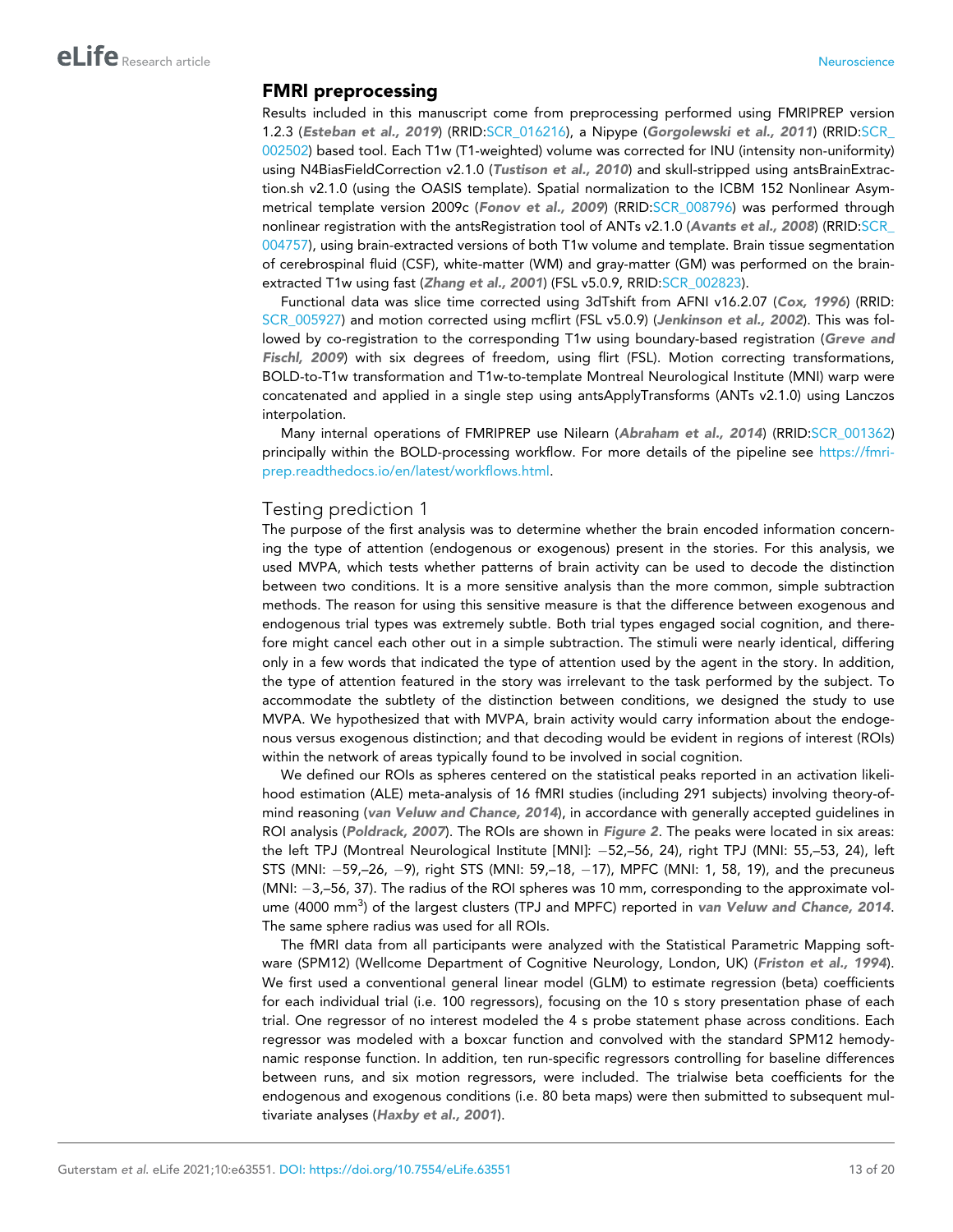The MVPA was carried out using The Decoding Toolbox (TDT) version 3.999 (Hebart et al., 2014) for SPM. For each subject and ROI, we used linear support vector machines (SVMs, with the fixed regularization parameter of  $C = 1$ ) to compute decoding accuracies. To ensure independent training and testing data sets, we used leave-one-run-out cross-validation approach. For each fold, the betas across all training runs were normalized relative the mean and standard deviation, and the same Z-transformation was applied to the betas in the left-out test run (Misaki et al., 2010). An SVM was then trained to discriminate activity patterns belonging to the endogenous or exogenous trials in nine runs, and then tested on the left-out run, repeated for all runs, resulting in a run-average decoding accuracy for each ROI and subject.

For statistical inference, the true group mean decoding accuracy was compared to a null distribution of group mean accuracies obtained from permutation testing. The same MVPA was repeated within each subject and ROI using permuted condition labels (10,000 iterations). A p value was computed as (1+the number of permuted group accuracy values > true value)/(1+the total number of permutations). To control for multiple comparisons across the six ROIs, we used the false discovery rate (FDR) correction (Benjamini and Hochberg, 1995). In addition, we also computed a bootstrap distribution around the true group mean accuracy by resampling individual-subject mean accuracies with replacement (10,000 iterations), from which a 95% confidence interval (CI) was derived (Nakagawa and Cuthill, 2007). A corrected p value < 0.05 in combination with a 95% CI that does not cross chance level were interpreted as a significant decoding effect at the group level (Nakagawa and Cuthill, 2007).

In addition, as further exploratory statistics beyond the targeted hypotheses of this study, we used a whole-brain searchlight analysis (Kriegeskorte et al., 2006) to test for possible areas of decoding outside the ROIs. This searchlight analysis is described in the Supplementary Information (Supplementary file 1–4 and 7, Figure 3—figure supplements 3–5, and Figure 4—figure supplement 1).

## Testing prediction 2

The purpose of the second analysis was to determine whether the brain encoded information concerning the type of agent (self versus other) present in the stories. The analysis methods were the same as for testing hypothesis 1, except that for regressors of interest we used the self-related and other-related trials, collapsed across the type of attention (exogenous or endogenous). Just as for hypothesis 1, we tested the six defined ROIs within the theory-of-mind network.

#### Testing prediction 3

The purpose of the third analysis was to test for an interaction between the two variables (endogenous versus exogenous, and self versus other). We used MVPA to test whether the decoding for the type of attention was significantly different between the self-related and the other-related stories. The analysis methods were similar to those used for testing hypotheses 1 and 2, except in the following ways. We computed two MVPA decoding results, the first for distinguishing endogenous-self from exogenous-self stories, the second for distinguishing endogenous-other from exogenous-other stories. We then computed the difference between the two decoding results ([endogenous-self versus exogenous-self] – [endogenous-other versus exogenous-other]) to create a decoding difference score. Just as for hypotheses 1 and 2, we tested the six defined ROIs within the theory-of-mind network (van Veluw and Chance, 2014).

In a post hoc analysis, we tested for overlap in attention type encoding in self and others in the left TPJ ROI by using a two-way cross-classification analysis. One classifier was trained to discriminate endogenous versus exogenous self-stories and tested on other-stories (using a leave-one-runout approach), and another classifier was trained to discriminate endogenous versus exogenous other-stories and tested on self-stories, from which an average cross-classification decoding accuracy was obtained. Overlap in attention type representations in self and other should be reflected in above-chance decoding.

#### Testing prediction 4

The purpose of the fourth analysis was to confirm whether our story stimuli engaged social cognition and thereby recruited brain areas within the expected theory of mind network. The analysis was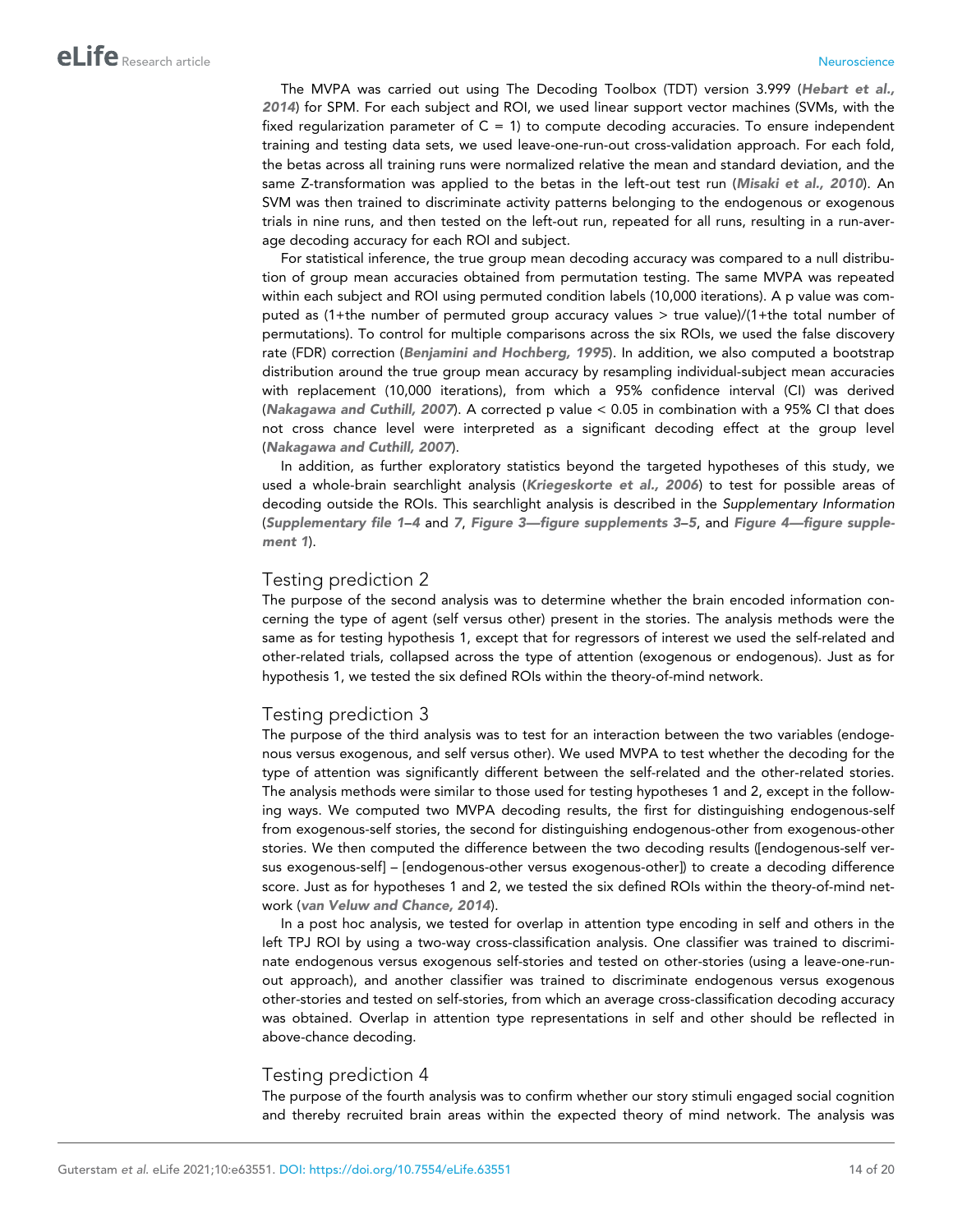meant as an added control to check the validity of the paradigm. The analysis methods were similar to those used for testing hypotheses 1–3, except in the following ways. We computed four MVPA decoding results: endogenous-self versus nonsocial, endogenous-other versus nonsocial, exogenous-self versus nonsocial, and exogenous-other versus nonsocial. (Because using MVPA to compare two conditions requires equal numbers of trials in both conditions, it was not possible to use a single analysis to compare all 80 social trials to the 20 nonsocial trials.) Each analysis represents a separate, alternative way to assess the social-versus-nonsocial decoding. Just as for hypotheses 1–3, we tested the six defined ROIs within the theory-of-mind network (van Veluw and Chance, 2014).

## Eye tracking analysis

Eye movements were recorded via an MRI-compatible infrared eye tracker (SR Research EyeLink 1000 Plus), mounted just below the projector screen, sampling at 1000 Hz. Before each scanning session, a calibration routine on five screen locations was used and repeated until the maximum error for any point was less than 1˚. The obtained eye position data was cleaned of artifacts related to blink events and smoothed using a 20 ms moving average. We then built an SVM decoding model analogue to the cross-validation approach used for the fMRI data, but here based purely on eye tracking data, to test whether eye movement dynamics alone were sufficient to decode the conditions of interest (endogenous versus exogenous, and self versus other). In keeping with a previous study (Schneider et al., 2013), we organized the data in the following way. The part of the display within which the stimuli appeared was divided into an  $8 \times 4$  grid of 32 equally sized squares. The grid covered the screen area within which the stories were presented (see red outline in Figure 3figure supplement 8), and approximately corresponded to the locations of individual words (four lines, with eight words per line). For each trial, the proportion of time that the subject fixated within each square (32 features) and the saccades between those regions (32  $\times$  32 = 1024 features) was calculated. These 1056 features, representing information about both where people were looking as well as saccade dynamics, were then averaged across repetitions for each of the four main conditions within each of the 10 runs, yielding one eye movement feature vector per condition per run (per subject). The feature vectors were submitted to an SVM classifier  $(C = 1)$ . Using a leave-one-runout approach, the SVM model was trained on endogenous versus exogenous story types, and then tested in the left-out run. At the group level, the decoding accuracies were tested against chance level using t-tests. A similar analysis was then performed on the contrast between self-related stories versus other-related stories. The results showed that endogenous-versus-exogenous and self-versusother story types could not be decoded significantly better than chance using the pattern of eye movement. See Supplementary Information (Supplementary file 7 and Figure 3—figure supplement 8) for the results of the eye-tracking analysis.

## Acknowledgements

This work was supported by the Princeton Neuroscience Institute Innovation Fund. Arvid Guterstam was supported by the Wenner-Gren Foundation, the Sweden-America Foundation, the Swedish Brain Foundation, and the Promobilia Foundation. The authors would like to thank Sam Nastase for valuable input regarding the multivoxel pattern analysis.

## Additional information

| <b>Funding</b>                                                  |                                                        |  |  |  |
|-----------------------------------------------------------------|--------------------------------------------------------|--|--|--|
| <b>Funder</b>                                                   | Author                                                 |  |  |  |
| Wenner-Gren Foundation                                          | Arvid Guterstam                                        |  |  |  |
| Swedish Brain Foundation                                        | Arvid Guterstam                                        |  |  |  |
| Sweden-America Foundation                                       | Arvid Guterstam                                        |  |  |  |
| Promobilia Foundation                                           | Arvid Guterstam                                        |  |  |  |
| Princeton Institute for Interna-<br>tional and Regional Studies | Arvid Guterstam<br>Branden J Bio<br>Andrew   Wilterson |  |  |  |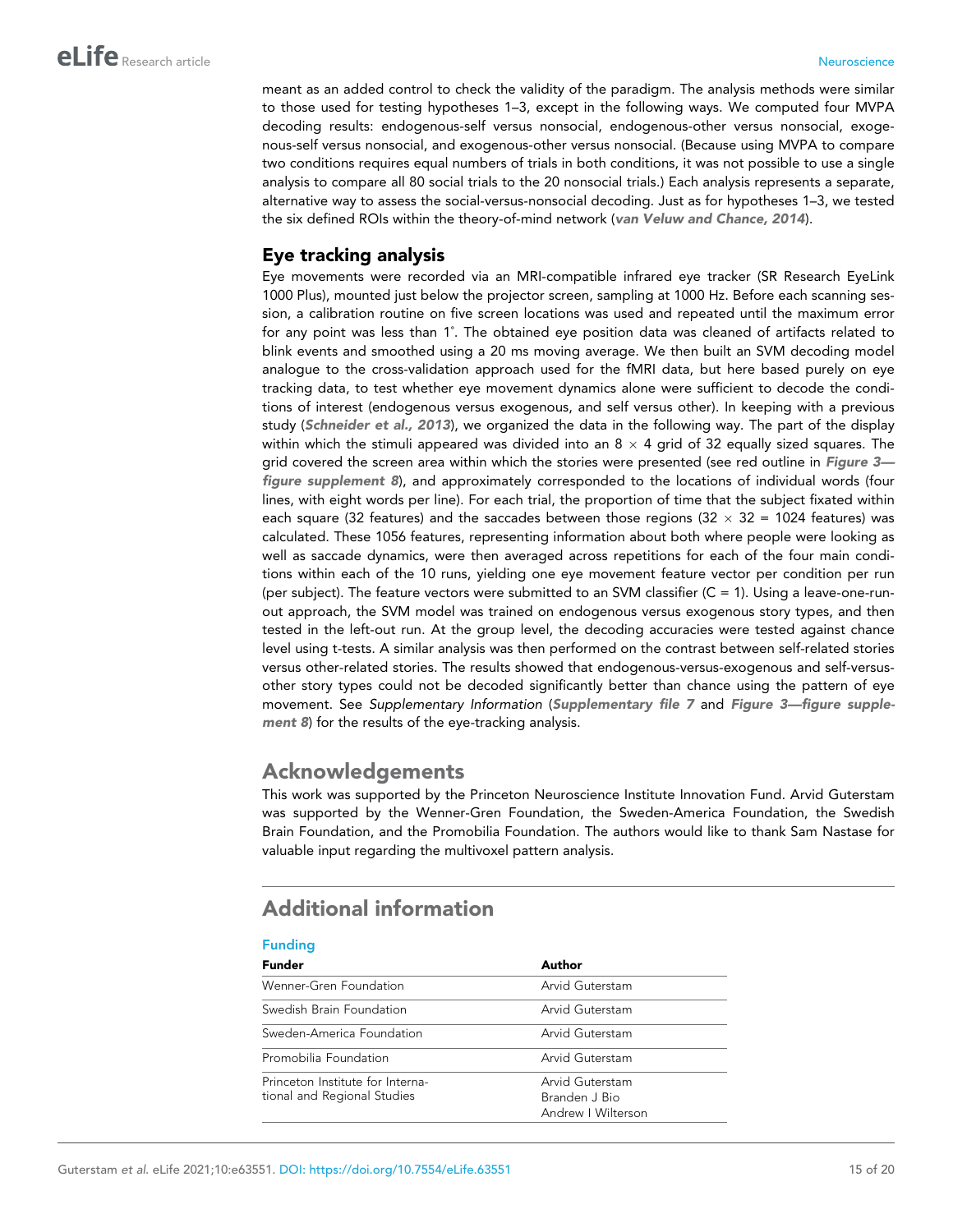Michael Graziano

The funders had no role in study design, data collection and interpretation, or the decision to submit the work for publication.

#### Author contributions

Arvid Guterstam, Conceptualization, Formal analysis, Funding acquisition, Investigation, Visualization, Methodology, Writing - original draft; Branden J Bio, Andrew I Wilterson, Investigation, Writing - review and editing; Michael Graziano, Conceptualization, Writing - review and editing

#### Author ORCIDs

Arvid Guterstam **b** https://orcid.org/0000-0002-3694-1318

#### **Ethics**

Human subjects: All subjects provided informed consent and all procedures were approved by the Princeton Institutional Review Board (IRB# 10740).

#### Decision letter and Author response

Decision letter https://doi.org/10.7554/eLife.63551.sa1 Author response https://doi.org/10.7554/eLife.63551.sa2

## Additional files

#### Supplementary files

. Supplementary file 1. Decoding endogenous versus exogenous at the whole-brain level. All clusters ( $\geq$ 10 voxels) of decoding activity passing the voxelwise threshold of p<0.001 (none of the clusters survived p<0.05 correction for multiple comparisons using the whole brain as search space). \*The left posterior STS cluster also coincided with the posterior TPJ (TPJp) subregion as defined by Bzdok et al., 2013; Mars et al., 2012.

• Supplementary file 2. Decoding agent type at the whole-brain level. All clusters  $( \geq 10$  voxels) decoding agent type (self versus other) activity at the threshold of p<0.001 (uncorrected). Corrected p values represent cluster-level correction using the whole brain as search space.

. Supplementary file 3. Decoding attention-by-agent interaction at the whole-brain level. All clusters (#10 voxels) in which endogenous-versus-exogenous decoding was better in self-related compared to other-related stories at p<0.001 (uncorrected). (none of the clusters survived correction for multiple comparisons using the whole brain as search space).

. Supplementary file 4. Decoding social versus nonsocial stories at the whole-brain level. Clusters  $( \geq 10$  voxels) decoding social versus nonsocial stories significantly better than chance. The listed clusters represent the overlap of significant clusters (p<0.05, corrected using a cluster-defining uncorrected threshold of p<0.001 and the entire brain as search space) across four separate whole-brain searchlight analyses: endogenous-self versus nonsocial, exogenous-self versus nonsocial, endogenous-other versus nonsocial, and exogenous-other versus nonsocial.

• Supplementary file 5. Univariate fMRI results. All clusters ( $k \ge 10$ ) of voxels surviving a p<0.001 (uncorrected) threshold are shown for the univariate contrasts corresponding to the main multivariate analyses (Figures 3–4). The preprocessed functional images were smoothed using a 6 mm full FWHM Gaussian kernel and subjected to conventional GLMs. We report the p values for clusters that survived a cluster-level familywise error rate correction for multiple comparisons, either using the whole brain or one of the ROI volumes as search space.

. Supplementary file 6. Story stimuli. List of all of the stories and story versions (endogenous-self, exogenous-self, endogenous-other, and exogenous-other) presented to the participants during the experiment. Story #1–80 are the social stories, and #81–100 are the nonsocial control stories.

. Supplementary file 7. Searchlight analysis and eye-tracking decoding methods text.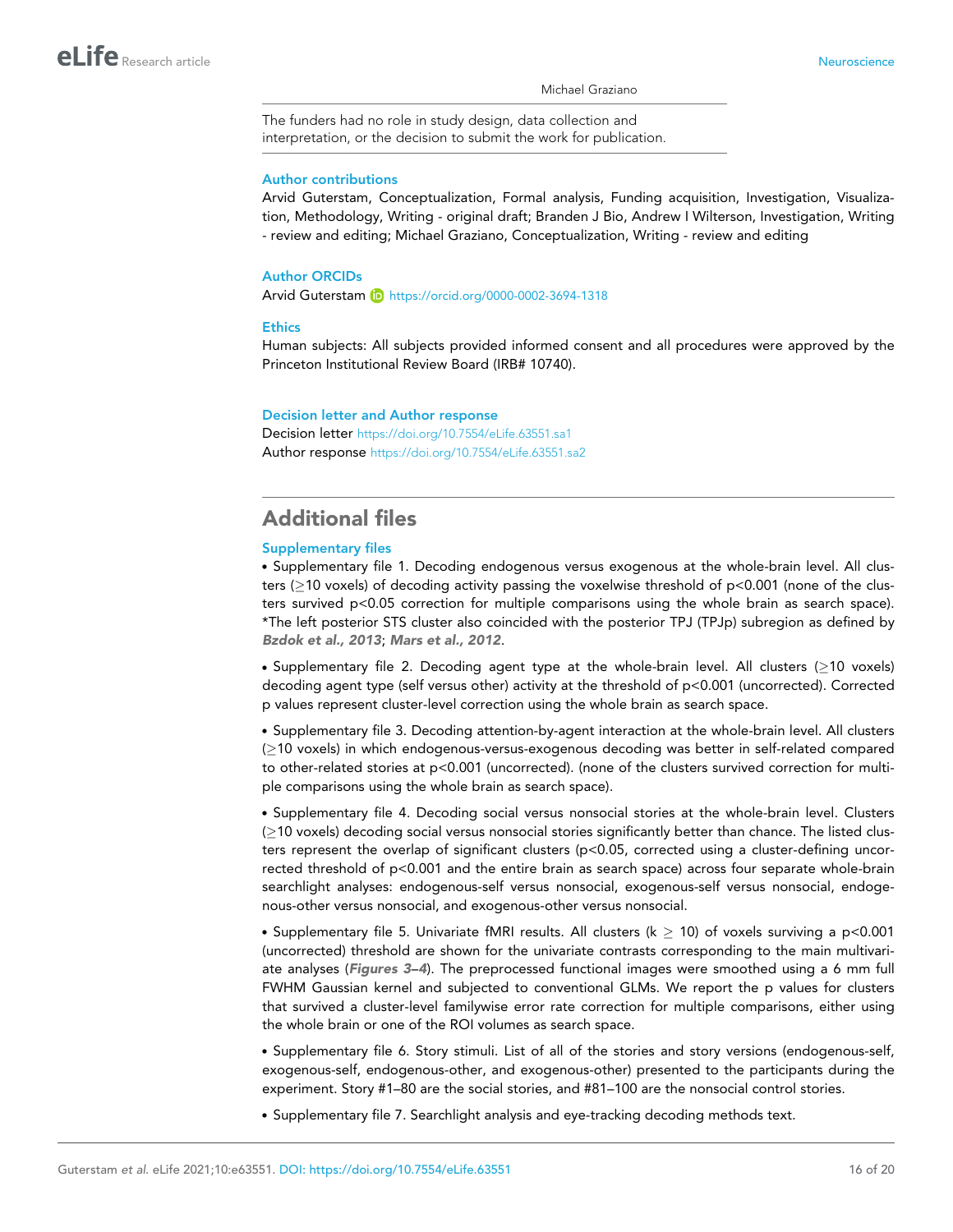. Transparent reporting form

#### Data availability

The data that support the findings of this study are available at https://figshare.com/s/ c3463d15bc78106a1b5c (https://doi.org/10.6084/m9.figshare.12273128).

The following dataset was generated:

| Author(s)   |      | Year Dataset title                                                                 | <b>Dataset URL</b>                                  | Database and<br><b>Identifier</b>             |
|-------------|------|------------------------------------------------------------------------------------|-----------------------------------------------------|-----------------------------------------------|
| Guterstam A | 2021 | Temporo-Parietal Cortex Involved<br>in Modeling One's Own and<br>Others' Attention | https://doi.org/10.6084/<br>m9.figshare.12273128.v1 | figshare, 10.6084/m9.<br>figshare.12273128.v1 |

## References

- Abraham A, Pedregosa F, Eickenberg M, Gervais P, Mueller A, Kossaifi J, Gramfort A, Thirion B, Varoquaux G. 2014. Machine learning for neuroimaging with scikit-learn. Frontiers in Neuroinformatics 8:14. DOI: https://doi. org/10.3389/fninf.2014.00014, PMID: 24600388
- Avants BB, Epstein CL, Grossman M, Gee JC. 2008. Symmetric diffeomorphic image registration with crosscorrelation: evaluating automated labeling of elderly and neurodegenerative brain. Medical Image Analysis 12: 26–41. DOI: https://doi.org/10.1016/j.media.2007.06.004, PMID: 17659998
- Baron-Cohen S. 1997. Mindblindness: An Essay on Autism and Theory of Mind. MIT Press. DOI: https://doi.org/ 10.1016/S0166-2236(96)60013-7

Benjamini Y, Hochberg Y. 1995. Controlling the false discovery rate: a practical and powerful approach to multiple testing. Journal of the Royal Statistical Society: Series B 57:289-300. DOI: https://doi.org/10.1111/j. 2517-6161.1995.tb02031.x

- Brainard DH. 1997. The psychophysics toolbox. Spatial Vision 10:433-436. DOI: https://doi.org/10.1163/ 156856897X00357, PMID: 9176952
- Bzdok D, Langner R, Schilbach L, Jakobs O, Roski C, Caspers S, Laird AR, Fox PT, Zilles K, Eickhoff SB. 2013. Characterization of the temporo-parietal junction by combining data-driven parcellation, complementary connectivity analyses, and functional decoding. NeuroImage 81:381-392. DOI: https://doi.org/10.1016/j. neuroimage.2013.05.046, PMID: 23689016

Calder AJ, Lawrence AD, Keane J, Scott SK, Owen AM, Christoffels I, Young AW. 2002. Reading the mind from eye gaze. Neuropsychologia 40:1129–1138. DOI: https://doi.org/10.1016/S0028-3932(02)00008-8, PMID: 11 931917

- Corbetta M, Patel G, Shulman GL. 2008. The reorienting system of the human brain: from environment to theory of mind. Neuron 58:306–324. DOI: https://doi.org/10.1016/j.neuron.2008.04.017, PMID: 18466742
- Corbetta M, Shulman GL. 2002. Control of goal-directed and stimulus-driven attention in the brain. Nature Reviews Neuroscience 3:201–215. DOI: https://doi.org/10.1038/nrn755, PMID: 11994752
- Cox RW. 1996. AFNI: software for analysis and visualization of functional magnetic resonance neuroimages. Computers and Biomedical Research 29:162–173. DOI: https://doi.org/10.1006/cbmr.1996.0014, PMID: 8812068
- Esteban O, Markiewicz CJ, Blair RW, Moodie CA, Isik AI, Erramuzpe A, Kent JD, Goncalves M, DuPre E, Snyder M, Oya H, Ghosh SS, Wright J, Durnez J, Poldrack RA, Gorgolewski KJ. 2019. fMRIPrep: a robust preprocessing pipeline for functional MRI. Nature Methods 16:111-116. DOI: https://doi.org/10.1038/s41592-018-0235-4, PMID: 30532080
- Fletcher PC, Happé F, Frith U, Baker SC, Dolan RJ, Frackowiak RS, Frith CD. 1995. Other minds in the brain: a functional imaging study of "theory of mind" in story comprehension. Cognition 57:109-128. DOI: https://doi. org/10.1016/0010-0277(95)00692-R, PMID: 8556839
- Fonov VS, Evans AC, McKinstry RC, Almli CR, Collins DL. 2009. Unbiased nonlinear average age-appropriate brain templates from birth to adulthood. NeuroImage 47:S102. DOI: https://doi.org/10.1016/S1053-8119(09) 70884-5
- Fox MD, Corbetta M, Snyder AZ, Vincent JL, Raichle ME. 2006. Spontaneous neuronal activity distinguishes human dorsal and ventral attention systems. PNAS 103:10046-10051. DOI: https://doi.org/10.1073/pnas. 0604187103, PMID: 16788060
- Friesen CK, Kingstone A. 1998. The eyes have it! reflexive orienting is triggered by nonpredictive gaze. Psychonomic Bulletin & Review 5:490-495. DOI: https://doi.org/10.3758/BF03208827
- Frischen A, Bayliss AP, Tipper SP. 2007. Gaze cueing of attention. Psychological Bulletin 133:694-724. DOI: https://doi.org/10.1037/0033-2909.133.4.694
- Friston KJ, Holmes AP, Worsley KJ, Poline J-P, Frith CD, Frackowiak RSJ. 1994. Statistical parametric maps in functional imaging: a general linear approach. Human Brain Mapping 2:189–210. DOI: https://doi.org/10.1002/ hbm.460020402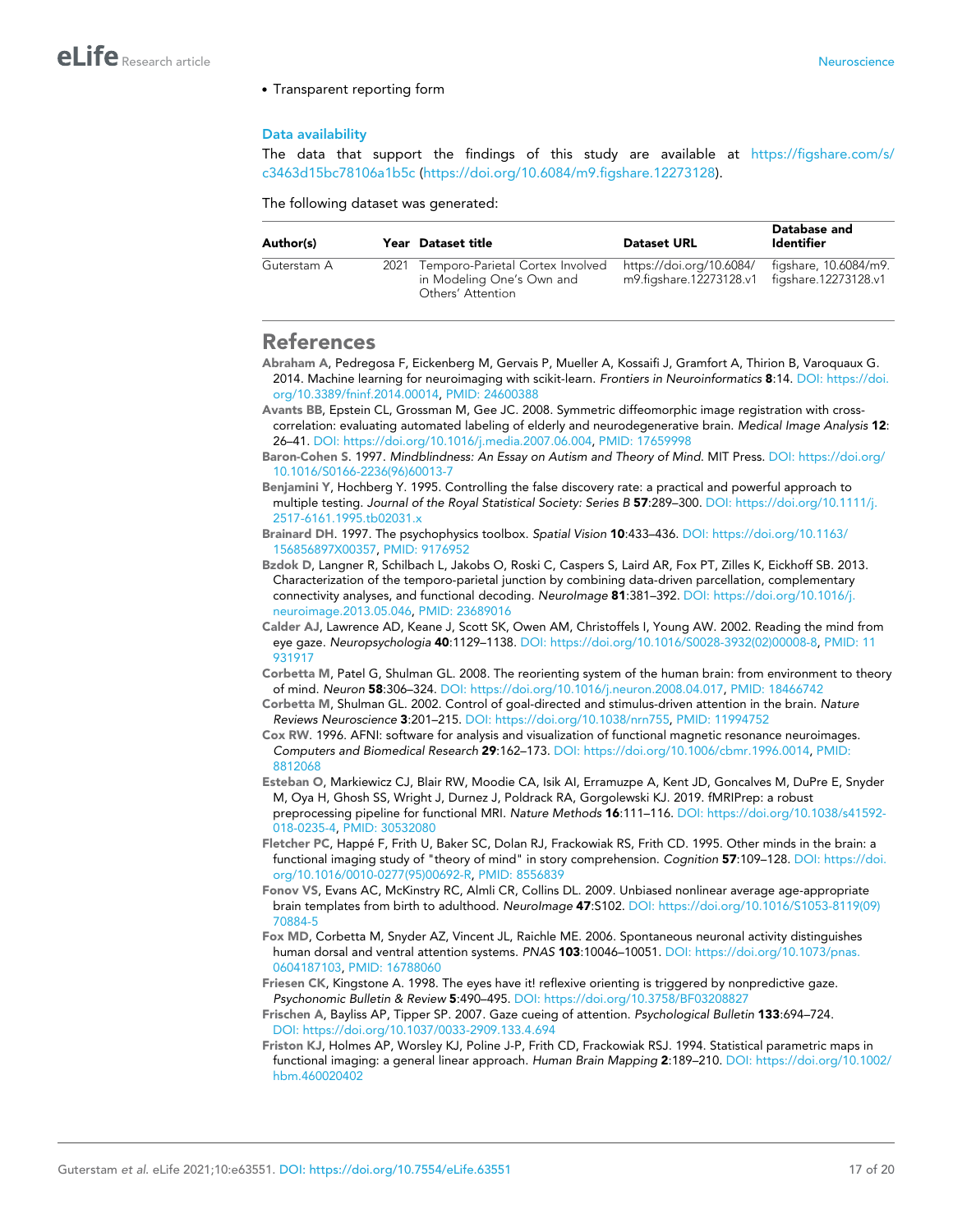- Gallagher HL, Happé F, Brunswick N, Fletcher PC, Frith U, Frith CD. 2000. Reading the mind in cartoons and stories: an fMRI study of 'theory of mind' in verbal and nonverbal tasks. Neuropsychologia 38:11–21. DOI: https://doi.org/10.1016/S0028-3932(99)00053-6, PMID: 10617288
- Gorgolewski K, Burns CD, Madison C, Clark D, Halchenko YO, Waskom ML, Ghosh SS. 2011. Nipype: a flexible, lightweight and extensible neuroimaging data processing framework in Python. Frontiers in Neuroinformatics 5:13. DOI: https://doi.org/10.3389/fninf.2011.00013, PMID: 21897815
- Graziano MS. 2013. Consciousness and the Social Brain. Oxford University Press.
- Graziano MS. 2019. Attributing awareness to others: the attention schema theory and its relationship to behavioural prediction. Journal of Consciousness Studies : Controversies in Science & the Humanities 26:17-37.
- Graziano MS, Kastner S. 2011. Human consciousness and its relationship to social neuroscience: a novel hypothesis. Cognitive Neuroscience 2:98-113. DOI: https://doi.org/10.1080/17588928.2011.565121, PMID: 22121395
- Graziano MS, Webb TW. 2015. The attention schema theory: a mechanistic account of subjective awareness. Frontiers in Psychology 6:500. DOI: https://doi.org/10.3389/fpsyg.2015.00500, PMID: 25954242
- Greve DN, Fischl B. 2009. Accurate and robust brain image alignment using boundary-based registration. NeuroImage 48:63–72. DOI: https://doi.org/10.1016/j.neuroimage.2009.06.060, PMID: 19573611
- Guterstam A, Kean HH, Webb TW, Kean FS, Graziano MSA. 2019. Implicit model of other people's visual attention as an invisible, force-carrying beam projecting from the eyes. PNAS 116:328-333. DOI: https://doi. org/10.1073/pnas.1816581115, PMID: 30559179
- Guterstam A, Wilterson AI, Wachtell D, Graziano MSA. 2020. Other people's gaze encoded as implied motion in the human brain. PNAS 117:13162–13167. DOI: https://doi.org/10.1073/pnas.2003110117, PMID: 32457153
- Guterstam A, Graziano MSA. 2020a. Visual motion assists in social cognition. PNAS 117:32165-32168. DOI: https://doi.org/10.1073/pnas.2021325117, PMID: 33257566
- Guterstam A, Graziano MSA. 2020b. Implied motion as a possible mechanism for encoding other people's attention. Progress in Neurobiology 190:101797. DOI: https://doi.org/10.1016/j.pneurobio.2020.101797, PMID: 32217129
- Happé FG. 1994. An advanced test of theory of mind: understanding of story characters' thoughts and feelings by able autistic, mentally handicapped, and normal children and adults. Journal of Autism and Developmental Disorders 24:129–154. DOI: https://doi.org/10.1007/BF02172093, PMID: 8040158
- Hassabis D, Chu C, Rees G, Weiskopf N, Molyneux PD, Maguire EA. 2009. Decoding neuronal ensembles in the human Hippocampus. Current Biology 19:546–554. DOI: https://doi.org/10.1016/j.cub.2009.02.033, PMID: 192 85400
- Haxby JV, Gobbini MI, Furey ML, Ishai A, Schouten JL, Pietrini P. 2001. Distributed and overlapping representations of faces and objects in ventral temporal cortex. Science 293:2425–2430. DOI: https://doi.org/ 10.1126/science.1063736, PMID: 11577229
- Hebart MN, Görgen K, Haynes JD. 2014. The decoding toolbox (TDT): a versatile software package for multivariate analyses of functional imaging data. Frontiers in Neuroinformatics 8:88. DOI: https://doi.org/10. 3389/fninf.2014.00088, PMID: 25610393
- Hoffman EA, Haxby JV. 2000. Distinct representations of eye gaze and identity in the distributed human neural system for face perception. Nature Neuroscience 3:80-84. DOI: https://doi.org/10.1038/71152, PMID: 106073 99
- Ionta S, Heydrich L, Lenggenhager B, Mouthon M, Fornari E, Chapuis D, Gassert R, Blanke O. 2011. Multisensory mechanisms in temporo-parietal cortex support self-location and first-person perspective. Neuron 70:363–374. DOI: https://doi.org/10.1016/j.neuron.2011.03.009, PMID: 21521620
- Jenkinson M, Bannister P, Brady M, Smith S. 2002. Improved optimization for the robust and accurate linear registration and motion correction of brain images. NeuroImage 17:825-841. DOI: https://doi.org/10.1006/ nimg.2002.1132, PMID: 12377157
- Kelly YT, Webb TW, Meier JD, Arcaro MJ, Graziano MS. 2014. Attributing awareness to oneself and to others. PNAS 111:5012–5017. DOI: https://doi.org/10.1073/pnas.1401201111, PMID: 24639542
- Kobayashi H, Kohshima S. 1997. Unique morphology of the human eye. Nature 387:767-768. DOI: https://doi. org/10.1038/42842, PMID: 9194557
- Koster-Hale J, Saxe R, Dungan J, Young LL. 2013. Decoding moral judgments from neural representations of intentions. PNAS 110:5648–5653. DOI: https://doi.org/10.1073/pnas.1207992110, PMID: 23479657
- Koster-Hale J, Bedny M, Saxe R. 2014. Thinking about seeing: perceptual sources of knowledge are encoded in the theory of mind brain regions of sighted and blind adults. Cognition 133:65-78. DOI: https://doi.org/10. 1016/j.cognition.2014.04.006, PMID: 24960530
- Koster-Hale J, Richardson H, Velez N, Asaba M, Young L, Saxe R. 2017. Mentalizing regions represent distributed, continuous, and abstract dimensions of others' beliefs. NeuroImage 161:9-18. DOI: https://doi. org/10.1016/j.neuroimage.2017.08.026, PMID: 28807871
- Kriegeskorte N, Goebel R, Bandettini P. 2006. Information-based functional brain mapping. PNAS 103:3863-3868. DOI: https://doi.org/10.1073/pnas.0600244103, PMID: 16537458
- Logothetis NK, Pauls J, Augath M, Trinath T, Oeltermann A. 2001. Neurophysiological investigation of the basis of the fMRI signal. Nature 412:150–157. DOI: https://doi.org/10.1038/35084005, PMID: 11449264
- Mar RA. 2011. The neural bases of social cognition and story comprehension. Annual Review of Psychology 62: 103–134. DOI: https://doi.org/10.1146/annurev-psych-120709-145406, PMID: 21126178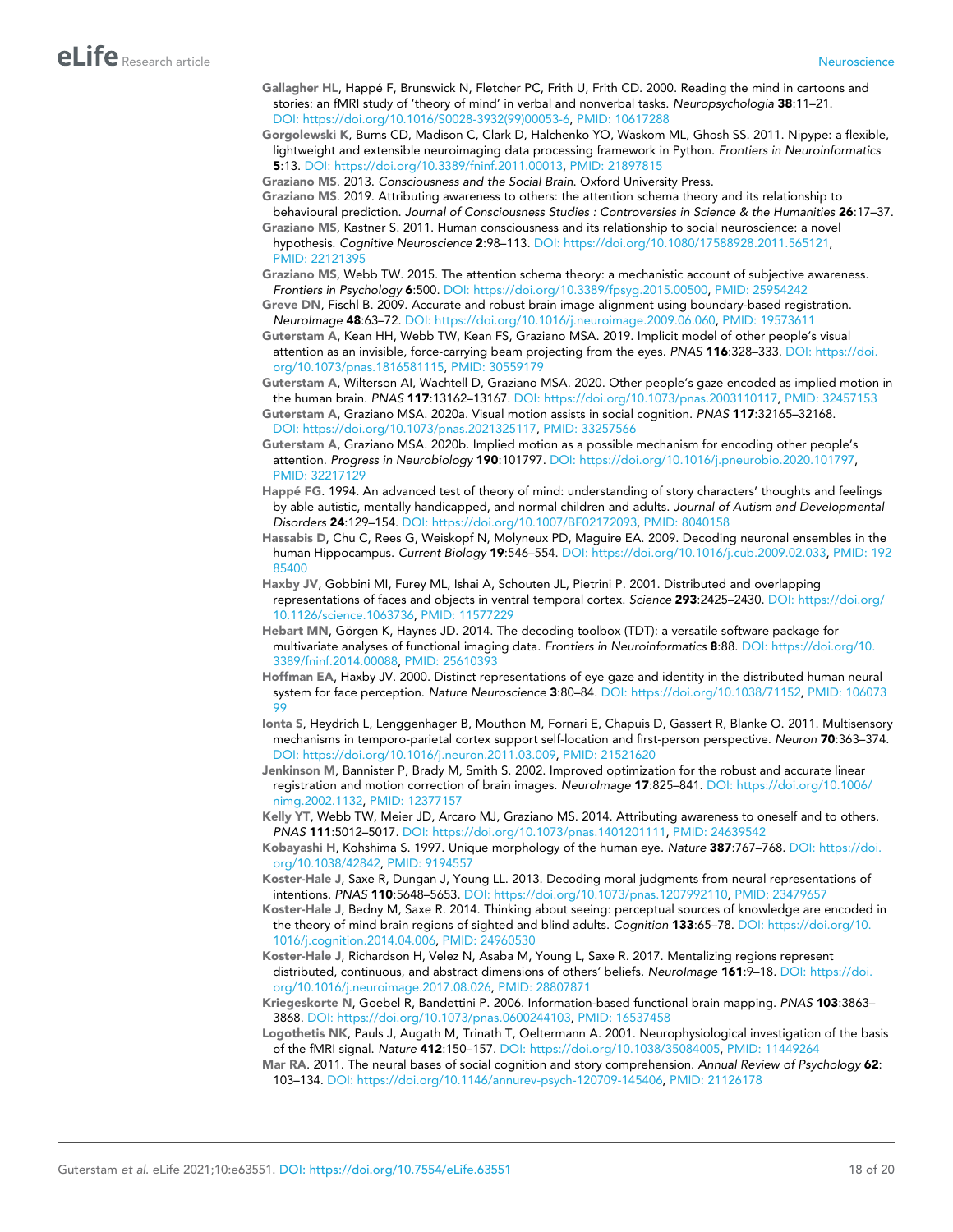- Marquardt K, Ramezanpour H, Dicke PW, Thier P. 2017. Following eye gaze activates a patch in the posterior temporal cortex that is not part of the human "Face Patch" System. Eneuro 4:ENEURO.0317-16.2017. DOI: https://doi.org/10.1523/ENEURO.0317-16.2017, PMID: 28374010
- Mars RB, Sallet J, Schüffelgen U, Jbabdi S, Toni I, Rushworth MF. 2012. Connectivity-based subdivisions of the human right "temporoparietal junction area": evidence for different areas participating in different cortical networks. Cerebral Cortex 22:1894–1903. DOI: https://doi.org/10.1093/cercor/bhr268, PMID: 21955921
- Misaki M, Kim Y, Bandettini PA, Kriegeskorte N. 2010. Comparison of multivariate classifiers and response normalizations for pattern-information fMRI. NeuroImage 53:103-118. DOI: https://doi.org/10.1016/j. neuroimage.2010.05.051, PMID: 20580933
- Molenberghs P, Johnson H, Henry JD, Mattingley JB. 2016. Understanding the minds of others: a neuroimaging meta-analysis. Neuroscience & Biobehavioral Reviews 65:276-291. DOI: https://doi.org/10.1016/j.neubiorev. 2016.03.020, PMID: 27073047
- Nakagawa S, Cuthill IC. 2007. Effect size, confidence interval and statistical significance: a practical guide for biologists. Biological Reviews 82:591–605. DOI: https://doi.org/10.1111/j.1469-185X.2007.00027.x, PMID: 17 944619
- Northoff G, Heinzel A, de Greck M, Bermpohl F, Dobrowolny H, Panksepp J. 2006. Self-referential processing in our brain–a meta-analysis of imaging studies on the self. NeuroImage 31:440-457. DOI: https://doi.org/10. 1016/j.neuroimage.2005.12.002, PMID: 16466680
- Ochsner KN, Knierim K, Ludlow DH, Hanelin J, Ramachandran T, Glover G, Mackey SC. 2004. Reflecting upon feelings: an fMRI study of neural systems supporting the attribution of emotion to self and other. Journal of Cognitive Neuroscience 16:1746–1772. DOI: https://doi.org/10.1162/0898929042947829, PMID: 15701226
- Passingham RE, Bengtsson SL, Lau HC. 2010. Medial frontal cortex: from self-generated action to reflection on one's own performance. Trends in Cognitive Sciences 14:16–21. DOI: https://doi.org/10.1016/j.tics.2009.11. 001, PMID: 19969501
- Perrett DI, Smith PA, Potter DD, Mistlin AJ, Head AS, Milner AD, Jeeves MA. 1985. Visual cells in the temporal cortex sensitive to face view and gaze direction. Proceedings of the Royal Society of London. Series B, Biological Sciences 223:293–317. DOI: https://doi.org/10.1098/rspb.1985.0003, PMID: 2858100
- Pesquita A, Chapman CS, Enns JT. 2016. Humans are sensitive to attention control when predicting others' actions. PNAS 113:8669-8674. DOI: https://doi.org/10.1073/pnas.1601872113, PMID: 27436897
- Poldrack RA. 2007. Region of interest analysis for fMRI. Social Cognitive and Affective Neuroscience 2:67–70. DOI: https://doi.org/10.1093/scan/nsm006, PMID: 18985121
- Posner MI. 1980. Orienting of attention. Quarterly Journal of Experimental Psychology 32:3-25. DOI: https://doi. org/10.1080/00335558008248231
- Puce A, Allison T, Bentin S, Gore JC, McCarthy G. 1998. Temporal cortex activation in humans viewing eye and mouth movements. The Journal of Neuroscience 18:2188-2199. DOI: https://doi.org/10.1523/JNEUROSCI.18-06-02188.1998, PMID: 9482803
- Qin P, Northoff G. 2011. How is our self related to midline regions and the default-mode network? NeuroImage 57:1221–1233. DOI: https://doi.org/10.1016/j.neuroimage.2011.05.028, PMID: 21609772
- Randall W, Guterstam A. 2020. A motion aftereffect from viewing other people's gaze. bioRxiv. DOI: https://doi. org/10.1101/2020.11.08.373308
- Saxe R, Kanwisher N. 2003. People thinking about thinking people the role of the temporo-parietal junction in "theory of mind". NeuroImage 19:1835–1842. DOI: https://doi.org/10.1016/S1053-8119(03)00230-1, PMID: 12 948738
- Saxe R, Wexler A. 2005. Making sense of another mind: the role of the right temporo-parietal junction. Neuropsychologia 43:1391–1399. DOI: https://doi.org/10.1016/j.neuropsychologia.2005.02.013, PMID: 159367 84
- Schneider B, Pao Y, Pea RD. 2013. Predicting students' Learning Outcomes Using Eye-Tracking Data. Learn Anal Knowl Conference.
- Schurz M, Radua J, Aichhorn M, Richlan F, Perner J. 2014. Fractionating theory of mind: a meta-analysis of functional brain imaging studies. Neuroscience & Biobehavioral Reviews 42:9-34. DOI: https://doi.org/10.1016/ j.neubiorev.2014.01.009, PMID: 24486722
- Shulman GL, Pope DL, Astafiev SV, McAvoy MP, Snyder AZ, Corbetta M. 2010. Right hemisphere dominance during spatial selective attention and target detection occurs outside the dorsal frontoparietal network. Journal of Neuroscience 30:3640–3651. DOI: https://doi.org/10.1523/JNEUROSCI.4085-09.2010, PMID: 20219998
- Tustison NJ, Avants BB, Cook PA, Zheng Y, Egan A, Yushkevich PA, Gee JC. 2010. N4ITK: improved N3 Bias correction. IEEE Transactions on Medical Imaging 29:1310-1320. DOI: https://doi.org/10.1109/TMI.2010. 2046908, PMID: 20378467
- van Veluw SJ, Chance SA. 2014. Differentiating between self and others: an ALE meta-analysis of fMRI studies of self-recognition and theory of mind. Brain Imaging and Behavior 8:24-38. DOI: https://doi.org/10.1007/s11682-013-9266-8, PMID: 24535033
- Vernet M, Japee S, Lokey S, Ahmed S, Zachariou V, Ungerleider LG. 2019. Endogenous visuospatial attention increases visual awareness independent of visual discrimination sensitivity. Neuropsychologia 128:297–304. DOI: https://doi.org/10.1016/j.neuropsychologia.2017.08.015, PMID: 28807647
- Vogeley K, Bussfeld P, Newen A, Herrmann S, Happé F, Falkai P, Maier W, Shah NJ, Fink GR, Zilles K. 2001. Mind reading: neural mechanisms of theory of mind and self-perspective. NeuroImage 14:170-181. DOI: https://doi.org/10.1006/nimg.2001.0789, PMID: 11525326